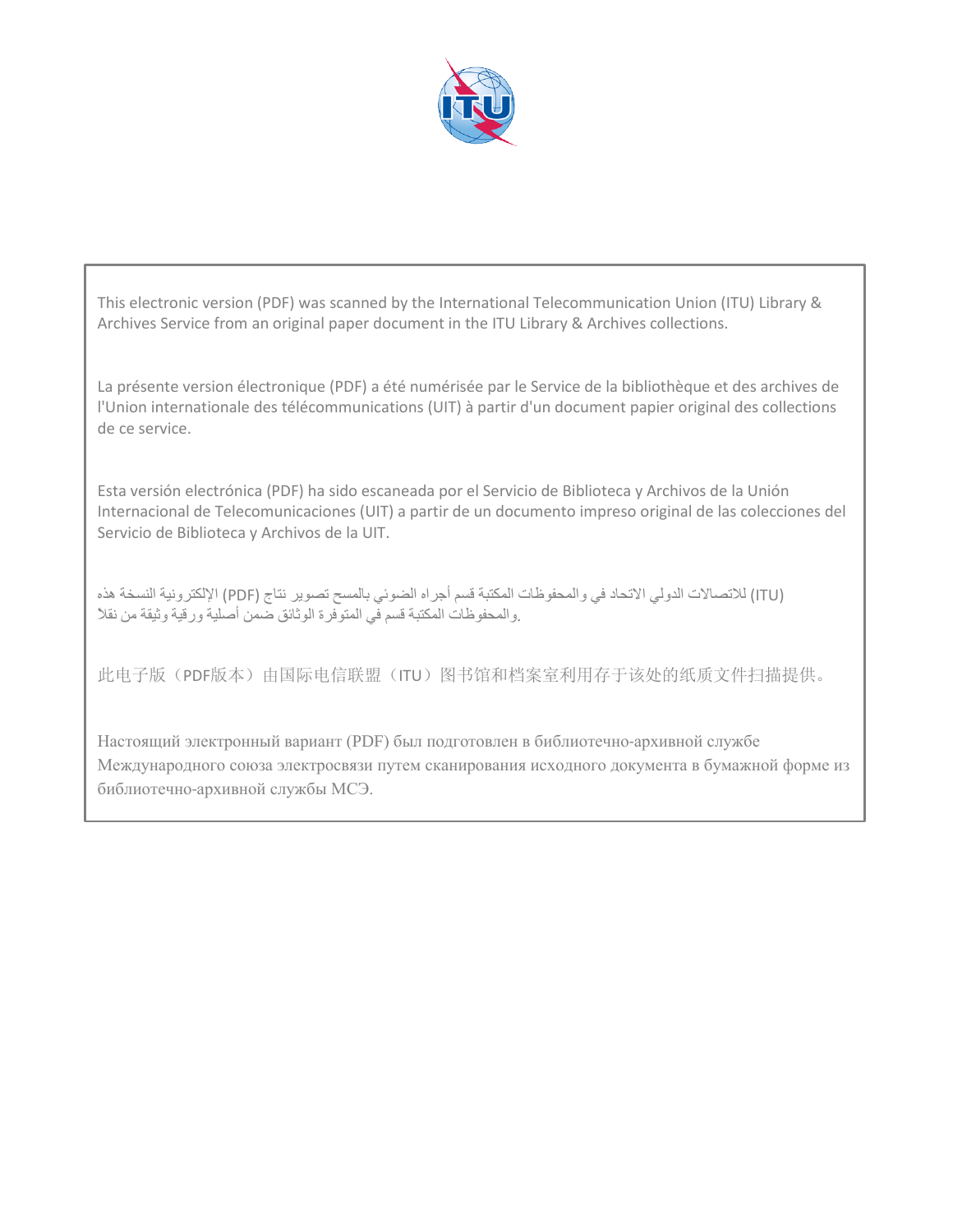# ANALYTICAL TABLE

of subjects dealt with in the documents

**of the** 

plenipotentiary Conference

**of the** 

# **BUENOS AIRES 1952**

Published by the INTERNATIONAL TELECOMMUNICATION UNION Geneva 1957

ä,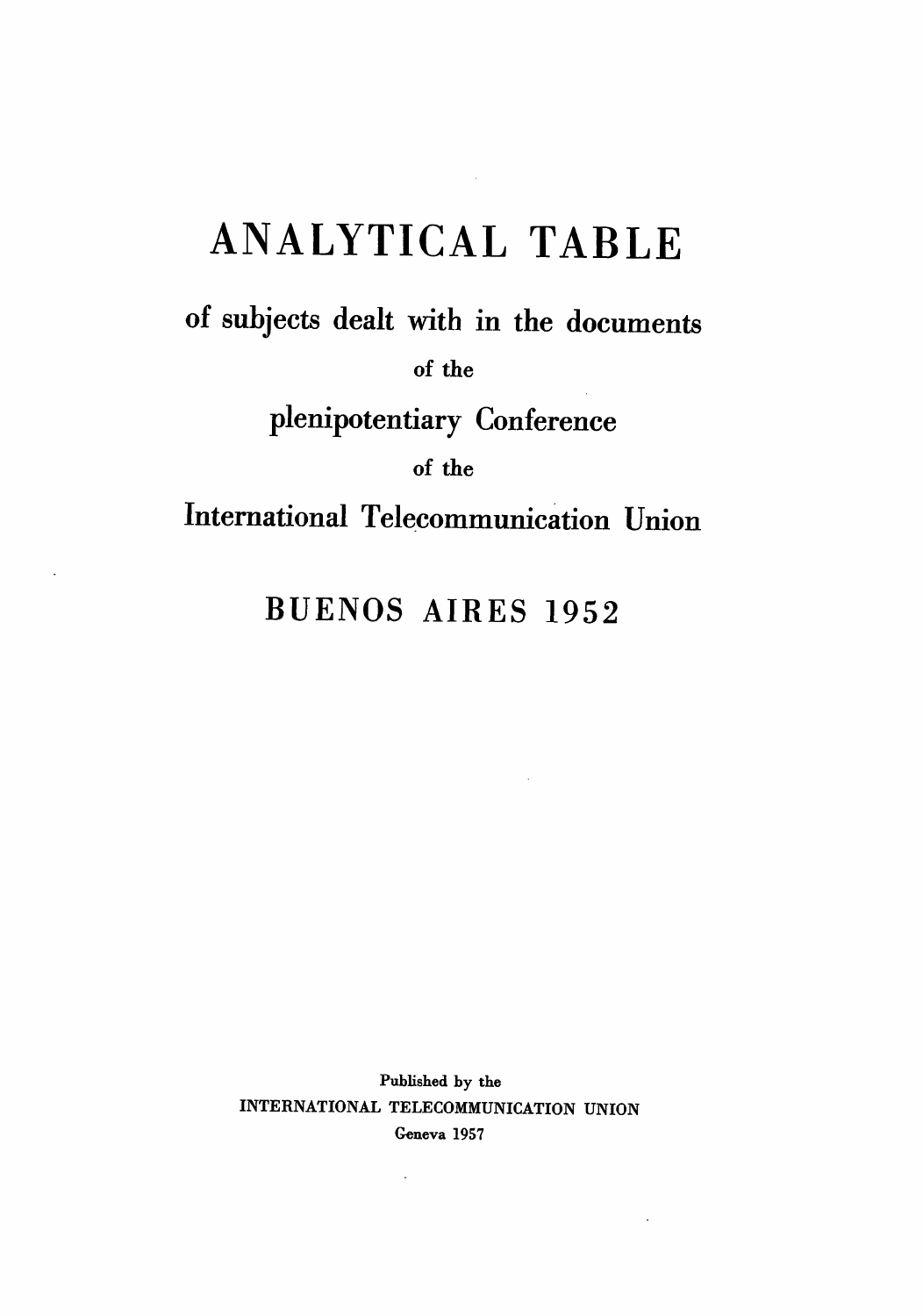# **ANALYTICAL TABLE**

## **of subjects dealt with in the documents**

#### **of the**

# **Plenipotentiary Conference**

#### **of the**

## **International Telecommunication Union**

### **Buenos Aires 1952**

*N.B. The numbers indicated denote only ihe numbers of the documents of the Buenos Aires Conference.* 

#### **Administrative Council**

- Agreements concluded by the A.C. : 219, 465.
- Budget of the Buenos Aires Conference : 1.
- Election : 209, 210, 304 (Corr. 306, 310), 333, 345, 346> 414.
- Expenses : 64, 88, 142.
- Financial management of the Union : 216.
- Intervals at which sessions should be held : 142.
- Meeting in Buenos Aires : 90.
- Next session : 534.
- Number of members : 64, 88, 142, 220.
- Ordinary and extraordinary expenses : 88.
- Organization and working arrangements : 315, 326, 329, 427, 502.
- Permanent representatives in sessions : 112.
- Premises for the ITU in Geneva : 240.
- Proposals made during the Conference by : Cuba : 329.
	- Spain : 209.

U.S.A. : 112.

- Remarks on the Convention and General Regulations (Action taken by UN and specialized agencies in connection with countries failing to pay contributions — Consolidated budget — Working Capital Fund) : 180.
- Report to the Plenipotentiary Conference : 26, 446.

Statements made by : Argentina : 345. Bielorussian SSR : 315. Chairman of the Conference : 304 (Corr. 306,  $310$ . China : 90. Czechoslovakia : 315. Egypt: 465. Poland : 446. Roumanian P.R. : 446. Spain : 345. Syria : 465. Ukrainian SSR : 219, 220, 315, 326, 345, 446, 502. USSR : 64, 88, 219, 220, 315, 326, 345, 346, 414, 427, 446, 465, 534.

Yugoslavia : 315, 345.

— Supplementary report to the Plenipotentiary Conference : 191.

#### **Afghanistan**

- Reservation to the Convention : 494. Statement concerning :
- 
- People's Republic of China. **Agreement** (s)
	- between the Argentine Republic and the ITU (Organization of the Conference) : 1.
	- between UN and ITU (UN laisser-passer) : 463.
	- concluded by the Administrative Council: 219, 427, 465.
- **Albania (People's Republic of)** 
	- Reservation to the Convention : 519.
	- Statements concerning :
		- EARC : 121. German Democratic Republic : 54. Credentials of China : 150.
			-
			- » Federal German Republic: 149.<br>
			South Korea · 149.
			- » South Korea : 149.<br>
			» Viet-Nam : 150. » Viet-Nam : 150.
			- Use of Russian at the Conference : 136.

**Arbitration** 

Statements made by :

Ukrainian SSR : 387.

USSR : 387.

**Argentine Republic** 

- Agreement between ----- and ITU (Organization of the Conference) : 1.
- Draft : Rules of Procedure for the Plenipotentiary
- Conference : 21. — Proposals made during the Conference concer-
- ning :
- 
- Statements concerning :
	-
	-

Membership of Iran, Panama, Uruguay and Yemen : 502.

Private operating agencise : 488.

Rules of Procedure : 221, 227, 283.

Use of supplementary languages : 502.

— Withdrawal of proposals : 206.

**Argentine Association of telegraphists, radiotelegraphists and associates** 

— Telegram to the Plenipotentiary Conference : 42.

- -
	- Convention : 213, 364.
	-
	- Administrative Council : 345. Convention : 446.
	- EARC : 120.
	- IFRB : 347.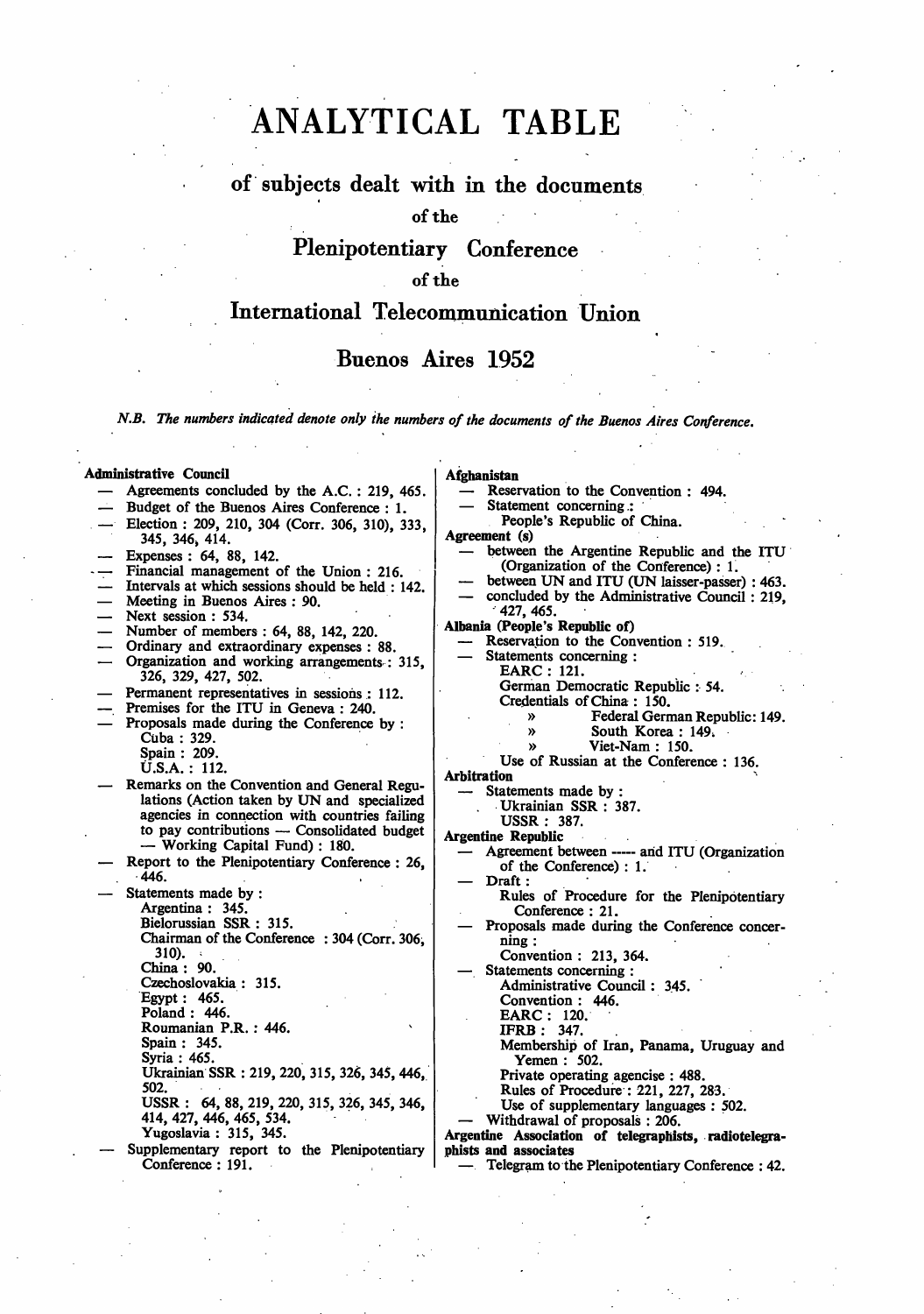**Assistant secretaries general — Statements made by : Sweden : 299. USSR : 299. Atlantic City Convention — Protocols, Resolutions and Opinions to be reproduced or left out of the Buenos Aires Convention : 496, 503. — Ratification by Philippines : 248.**  Situation of countries in relation to the ----- : **22 (Corr. 28), 248. Australia (Commonwealth of) — Proposal made during the Conference concerning : Definition of the term "Telecommunication" : 43. — Reservation to the Convention : 494. Belgium — Reservation to the Convention : 515. — Statements concerning : Contributory class : 396. ITU ordinary budget for year 1953 : 501. Biraud, Dr. Yves (WHO observer) — Statement concerning : Epidemiological telegrams : 190. Bielorussian Soviet Socialist Republic — Reservation to the Convention : 519. — Statements concerning : Administrative Council : 315. Convention : 387, 421, 434, 446, 489. Credentials of China : 150, 220. Federal German Republic : 149, 221. South Korea : 149, 221. Viet-Nam : 150, 221. EARC : 121. Estonian SSR : 54. Fiscal limit of the budget: 459. Freedom of information : 434. General Regulations : 397. Germany : 502. Germany's debts : 244, 344. German Democratic Republic : 54, 149, 221. ITU budget : 489. IFRB : 111, 220, 249, 347. Latvian SSR : 54. Lithuanian SSR : 54. Mongolia : 59. Ordinary expenses : 313. Official languages : 349, 376, 422, 433. Region C : 346. Representation of China : 41, 53, 502. Rules of Procedure : 42, 221, 227. South Korea : 502. Use of Russian at the Conference : 136. Viet-Nam : 502. Working and official languages : 422. Yugoslavia : 346. Brazil — Communication concerning : Choice of contributory class : 475. — Proposals made during the Conference concerning : Convention : 65, 66, 67, 123, 124, 126. General Regulations : 101, 127, 128, 129, 130, 131, 132, 133. — Reservation to the Convention : 532.** 

**— Statements concerning : IFRB : 134, 145, 221, 344. ITU budget: 347.** 

**Telecommunication facilities to specialized agencies : 343. — Withdrawal of proposals : 272. British East Africa — Communication concerning : Contributory class : 511. Budget — See Administrative Council and Committees 5 and 6 as well as Plenary Assembly. Bulgaria (People's Republic of) — Reservation to the Convention : 518. — Statements concerning : Credentials of China : 150, 221. Federal German Republic : 221.**  South Korea : 149, 221. **Viet-Nam : 150, 221. EARC : 121. Federal German Republic : 502. Fiscal limit on the budget: 459. German Democratic Republic : 54. Germany's debts : 344. IFRB: 111. Participation of private operating agencies in ITU meetings : 470. People's Republic of China : 53, 502. Region C : 346. Rules of Procedure : 227. South Korea : 502. Use of Russian at the Conference : 136. Viet-Nam : 502. Yugoslavia : 346. Cambodia (Kingdom of) — Communication concerning : Contributory class : 475. — Reservation relating to the choice of contributory class : 439. Canada — Reservation to the Convention : 515. CCIF — See International Consultative Committees. CCIR — See International Consultative Committees. COT — See International Consultative Committees. Chairman of the Conference — Election : 41. — Proposal for the election : 27 (Corr. 32) — Proposal concerning : Method of electing the Members of the Administrative Council : 304 (Corr. 306, 310). Chairmen of Committees — Election : 41 — Proposal for the election : 27 (Corr. 32). Channel Islands and Isle of Man — Declaration on signature made by the United Kingdom : 485. Children's education allowance**  See Committee 5. **Chile — Proposals made during the Conference concerning : Convention : 34, 35, 74, 75, 76, 77, 78, 79, 80, 81, 82. General Regulations : 36. China — Statements by China concerning : Administrative Council: 90.** 

**Credentials : 150. Directors of CCIs : 299.**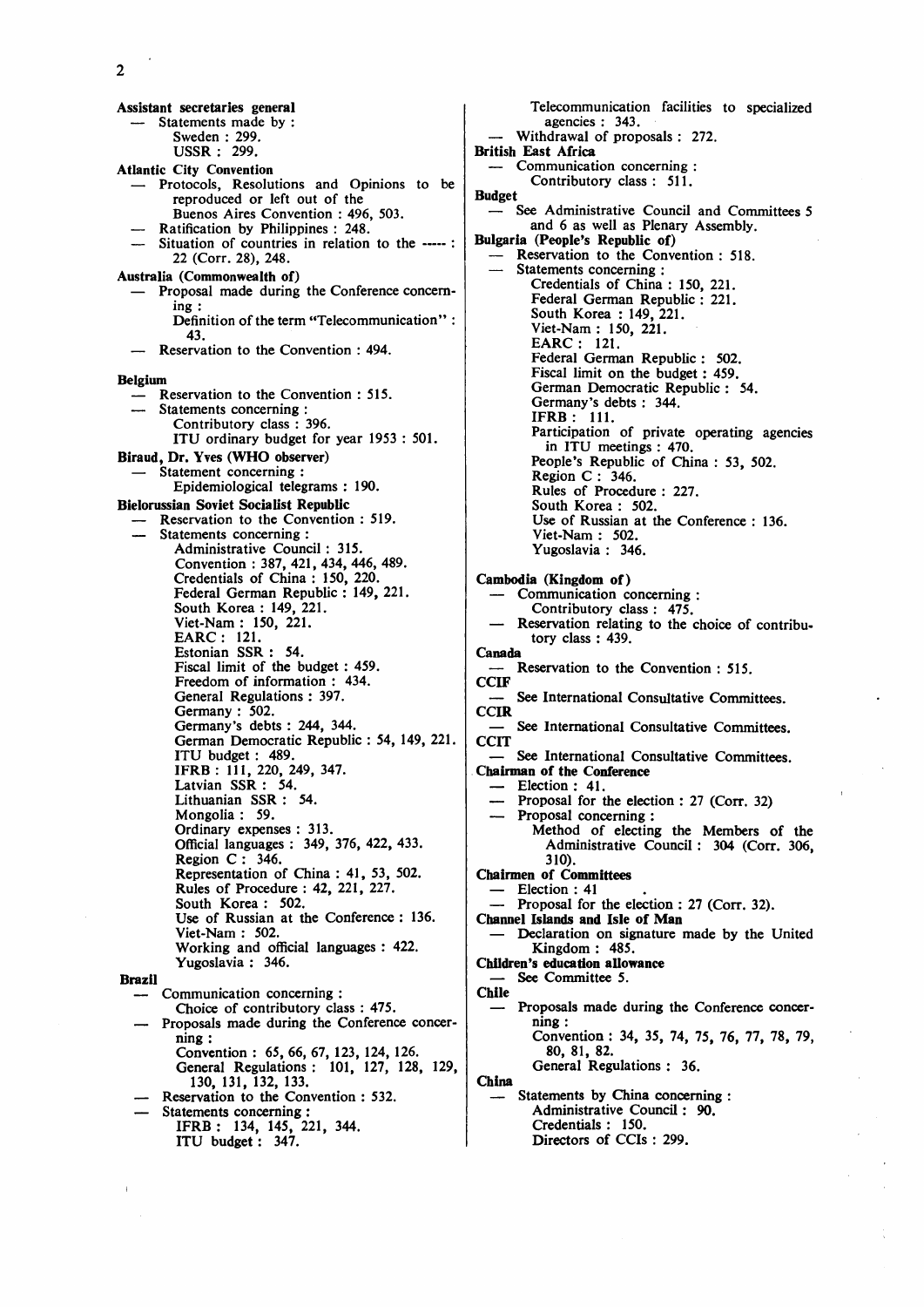EARC : 121. IFRB : 153. Invitation to conferences : 380. Official languages : 433. Representation of ----- : 53, 502. Reservation to the Convention : 518. — Situation of the People's Republic of China in relation to the Union : 17, 53. Statements concerning the Republic of China and/or People's Republic of China made by : Afghanistan : 512. Albania : 150. Bielorussian SSR : 41, 53, 150, 220, 502. Bulgaria : 53, 150, 221, 502. Czechoslovakia: 53,221,502. Hungarian P.R. : 53, 150. International Broadcasting Organization : 19. Poland : 53, 221. Roumanian P.R. : 53, 150, 221, 502. Ukrainian SSR : 41, 53, 150, 221, 502. United Kingdom : 53.  $USA: 53.$ USSR : 41, 53, 150, 221, 414, 502. **Closing** idate **of the Conference —** 42, 352. **Closing speeches delivered by** Delegate of France, Italy and Honorary Chairman : 535. **Colombia (Republic)**  Reservation to the Convention : 494, 515. Statement concerning : EARC : .121. **Committees**  Apportionment of work among ------ : 27, 30, 41.  $-$  Constitution : 41, 42. — Election of Chairmen : 27, 41. Membership of  $---: 2, 6$  and 8, 60. **Committee 1 (Steering)**  — Recommendation for speeding up the Conference : 273. Report on the 1st meeting (Schedule of work) : 90. **Committee 2 (Credentials)**  — Draft of the 2nd report to the Plenary Assembly : 324. — Reports on meeting : 148, 149, 150, 277, 394. 1st report to the Plenary Assembly : 197. 2nd report to the Plenary Assembly : 324,395. **—** *See also Credentials.*  **Committee 3 (Convention)**  — Agenda for the 14th meeting : 167. — Drafts : Resolution — Calling upon CCIF and CC1T to undertake studies in the event of international telegraph and telephone breakdowns : 301. Text of Art. : 1, 16, 17 : 405. Text of Art. 15 (languages) : 354. — Report on the 1st meeting (Languages of the Conference) : 55. 2 nd meeting (Organization of Committee 3) : 63. 3 rd meeting (Art. 5, 6, 8-12, 14, 15) : 64. 4 th meeting (Art. 5) : 88. 5 th meeting (Art. 6, **IFRB)** : 99. 6<sup>th</sup> meeting (Art., IFRB, CCIR): 111. 7 th meeting (IFRB) : 134. 8 th meeting (IFRB) : 141 (Corr. 157). 9 th meeting (IFRB) : 145. 10th meeting (IFRB) : 153.

11th meeting (IFRB) : 174. 12th meeting (IFRB) : 175. 13<sup>th</sup> meeting (Art. 8, IFRB, Fusion of the CCIF and CCIT): 176. 14th meeting (Fusion of the CCIF and CCIT) : 204. 15th meeting (Art. 10) : 208. 16th meeting (Art. 10): 219. 17th meeting (Art. 11) : 242. 18th meeting (IFRB) : 249. 19th meeting (Art. 10, 11, IFRB, Fusion of the CCIF and CCIT): 264. 20th meeting (Art. 8, Fusion of the CCIF and CCIT) : 289. 21" meeting (Art. 8, 9, CCIs) : 299. 22nd meeting (Art. 5) : 315. 23rd meeting (Art. 5) : 326. 24th meeting (Art. 15) : 349. 25<sup>th</sup> meeting (Art. 8, 12, 13, 15) : 376.<br>26<sup>th</sup> meeting (Art. 9, 13) : 377.<br>27<sup>th</sup> meeting (Art. 1, 9, 16, 17, Ratification) : 421. 28<sup>th</sup> meeting (Art. 1, 15, 16, 17): 422.<br>29<sup>th</sup> meeting (Art. 5, 10, 11): 427.<br>30<sup>th</sup> meeting (Art. 20, 23, 41, 45, 49): 433. 31" meeting (Art. 1, 16, 17, 29) : 434 (Corr). Reports to the Plenary Assembly 1 st report (Use of Russian at the Conference) : 89. 2 nd report (Art. 5) : 142. 3 rd report (Art. 6) : 154. 4 th report (Art. 6) : 251. 5 th report (Art. 12, 13) : 361. 6 th report (Art. 9) : 375. 7 th report (Art. 2, 3, 4) : 388. 8 th report (Art. 8, CCIs) : 390. 9 th report (Art. 12, 15, Languages) : 392. 10th report (Art. 5, 10, 11) : 407. 11th report (Art. 20,23,23bis, 41,45,49) : 423. 12th report (Art. 29) : 424. 13<sup>th</sup> report (Art. 1, 16, 17): 425. 14<sup>th</sup> report (Fusion of the CCIF and CCIT) : • 443. — Reports, by the Sub-Committee A : 1<sup>st</sup> report (Art. 6, 9, IFRB) : 184 (Corr. 202).<br>2<sup>nd</sup> report (Art. 9) : 303. — Working groups Working Group 1 : Draft Resolution and Draft Protocol on the amalgamation of the CCIF and CCIT : 203. Draft Art. 8 : 363. Working Group 2 : Draft Art. 5, 10, 11 : 362. See also Convention. **Committee 4 (General Regulations)**   $-$  Report on the 1<sup>st</sup> meeting (Working methods of the Committee 4) : 83. 2 nd meeting (Rules of Procedure, Rule 1-4) : 95.  $3<sup>rd</sup>$  meeting (Rule 5-13): 96. 4 th meeting (Rule 13) : 118. 5 th meeting (Rule 8, 10, 13) : 147. 6 th meeting (Rule 13, 14) : 151. 7 th meeting (Rule 14, 15) : 159. 8 th meeting (Rule 13-15) : 160. 9 th meeting (Rule 14-26) : 224. 10th meeting (Rule 13) : 225. 11th meeting (Rule 14, 15, 20, 24) : 226. 12<sup>th</sup> meeting (Rule 10, 13, 15, 17) : 227. 13th meeting (Chapter 1) : 282 (Corr. 380). 14<sup>th</sup> meeting (Chapter 1): 283 (Corr. 381).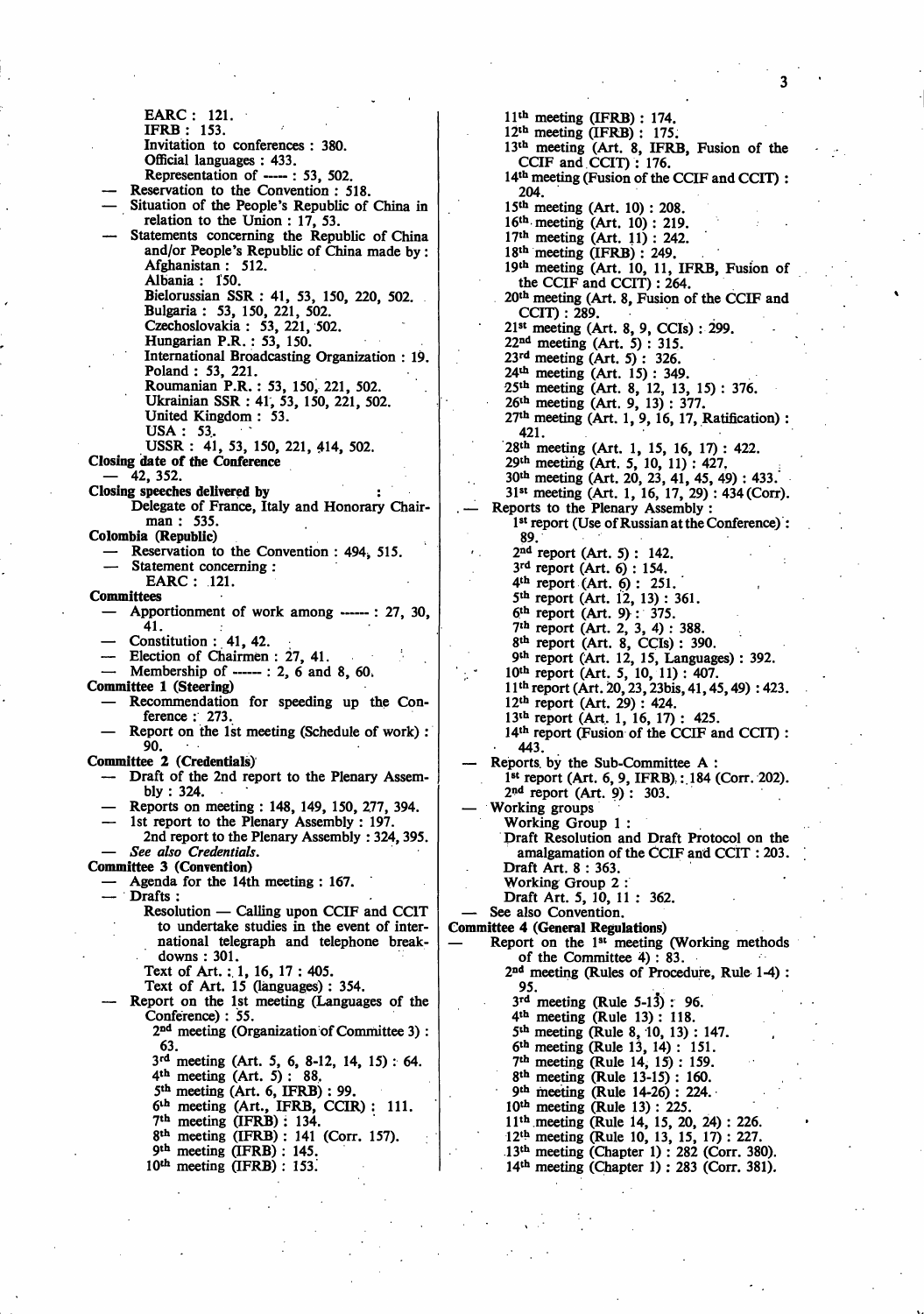$\overline{\mathbf{4}}$ 

15<sup>th</sup> meeting (Chapter 1): 284. 16th meeting (Chapter 1) : 285.  $17<sup>th</sup>$  meeting (Chapter 2, 4) : 373.  $18<sup>th</sup>$  meeting (Chapter 3): 383. 19th meeting (Chapter 3) : 386. 20th meeting (Chapter 3, 5, 6) : 387. 21st meeting (Chapter 6) : 397. 22nd meeting (Chapter 7-11) : 470.  $23<sup>rd</sup>$  meeting (Chapter 12-17): 471.  $24<sup>th</sup>$  meeting (Chapter 1-4): 472. 25th meeting (Approval of the previous reports) : 473. 26<sup>th</sup> meeting (Approval of the previous reports) : 474. Reports to the Plenary Assembly : 1<sup>st</sup> report (Rules of Procedure of the Conference) : 188. 2<sup>nd</sup> report (Annex 2 to the Convention) : 298 (Corr. 330). 3<sup>rd</sup> report (Chapter 6): 351. 4<sup>th</sup> report (Chapter 11) : 402 (Corr. 420). 5 th report (Chapter 1-4,2bis, 2 ter, 4 bis) : 403. 6-h report (Chapter 7-17) : 365. — Report by the Sub-Committee A 1<sup>st</sup> report (Chapter 7-17) : 280. — Rules of Procedure of the Conference : 171, text approved by the Committee 4 : 186. — Working groups Working Group 1 :  $1^{st}$  report (Chapter 1, 2): 293. 2nd report (Chapter 3, 4) : 311 (Corr. 350). Working Group 2 : 1 st report (Annex 2, Definitions) : 205. See also Definitions, General Regulations, Rules of Procedure. Committee 5 (Union finances) — Agenda for the  $2^{na}$  meeting : 110. — Drafts Protocol (Choice of lower contributory class) : 256. Resolutions (Arrears) : 357, 371, 412. Resolution (IFRB, Expenses resulting from the implementation of EARC) : 260. — Other documents concerning Contributory class : 193, 236, 255, 428. Estimated limit on expenses (Tables) : 278. Minutes of meetings not approved : 477. Ordinary budget for 1953 : 183. Payment of contributions and entrance fees to the Pension Fund in accordance with the Regulations for the Superannuation and Benevolent Funds : 352. Premises for the ITU in Geneva : 240. Question of arrears : 165, 185. Sanctions designed to encourage payment of contributions : 235. Reports on meetings : 1 st report (Working methods of Committee 5) : 104. 2<sup>nd</sup> report (Organization of Committee 5): 139. 3<sup>rd</sup> report (Staff questions) : 169. 4 th report (Staff questions; Salaries) : 189. 5<sup>th</sup> report (Consolidated budget) : 195. 6 th report (Consolidated budget) : 196 (Corr. 243). 7<sup>th</sup> report (Salary scale) : 217. 8 th report (Outstanding debts) : 244. 9 th report (Publication budget, Contributions): 267.

10<sup>th</sup> report (Budget for 1953, Staff questions, Contributions) : 279. 1<sup>1th</sup> report (Contributions, Staff questions) : 312. 12th report (Budget, Fiscal limit) : 313 (Corr. 366). 13th report (ITU premises) : 340. 14<sup>th</sup> report (Question of interest and sanctions, Debts) : 341. 15th report (Contributions, Salaries, Cost-ofliving, Publications) : 370. 16<sup>th</sup> report (Contributory unit, Classification): 396. 17<sup>th</sup> report (Classification) : 416. 18th report (Accounts for 1948-1951, Extraordinary expenses for ITU conferences and meetings) : 417 (Corr. 509, 517). 19th report (Budget for 1953-1957, Debts, Staff questions) : 430 (Corr. 509). 20th report (Budget) : 459. Reports to the Plenary Assembly : 1<sup>st</sup> report (Outstanding contributions) : 165, 185. 2<sup>nd</sup> report (Contributions in obeyance, Structure of the budget, Working capital Fund) : 268 (Corr. 288).  $3<sup>rd</sup>$  report (Art. 14, IFRB) : 287. 4<sup>th</sup> report (Choice of contributory class): 302. 5 th report (ITU premises in Geneva) : 336, 401.<br>.. 6 th report (Art. 14, Restrictions in case of delay in payments of debts) : 449. 7 th report (Accounts 1947-1951) : 450. 8tt report (Study of resolutions, Doc. 398):<br>451. 451.<br>.. 9 th report (Study of resolutions, Doc. 398) : 432.<br>..  $10^{th}$  report (Working groups activities) : 453. 11th report (Expenses for the period 1953- 1957, IFRB budget, Fiscal limit on budget, Security margin, Budget-tables) : 458 (Corr.<br>469). 407).<br>1. in c  $-$  working groups WOIKING GROUP 1:  $1^{31}$  report (Accounts for years 1947-1951):  $342.$ <br>Working Group 2: Working Group 2 : 1 st report (Salary scale) : 218.  $\frac{2}{2}$  $\frac{10}{10}$  report (Salaries) : 331.  $3^{ra}$  report (Allowances) : 372.  $4<sup>th</sup>$  report (Pension Fund, Provident Fund): 389 (Corr. 399). 5<sup>th</sup> report (Draft Resolutions : Salaries, Costof-living, Expatriation allowance, Reclassification of posts, Study of salaries, Children's education allowance, Provident Fund, Pension Fund, Staff recruitment) : 398. Working Group 3 1 st report (Draft Resolution, Contributions in arrears) : 138. 2 nd report (Contributions in obeyance for various reasons) : 229 (Corr. 238). 3<sup>rd</sup> report (Contributions in arrears): 368. Working Group 4 : 1 st report (Free distribution of documents) : 316. Working Group 5 : 1 st report (Limit on expenditures) : 429 (Corr. 516). Working Group 6 : 1 st report (Art. 14, Contributions) : 378.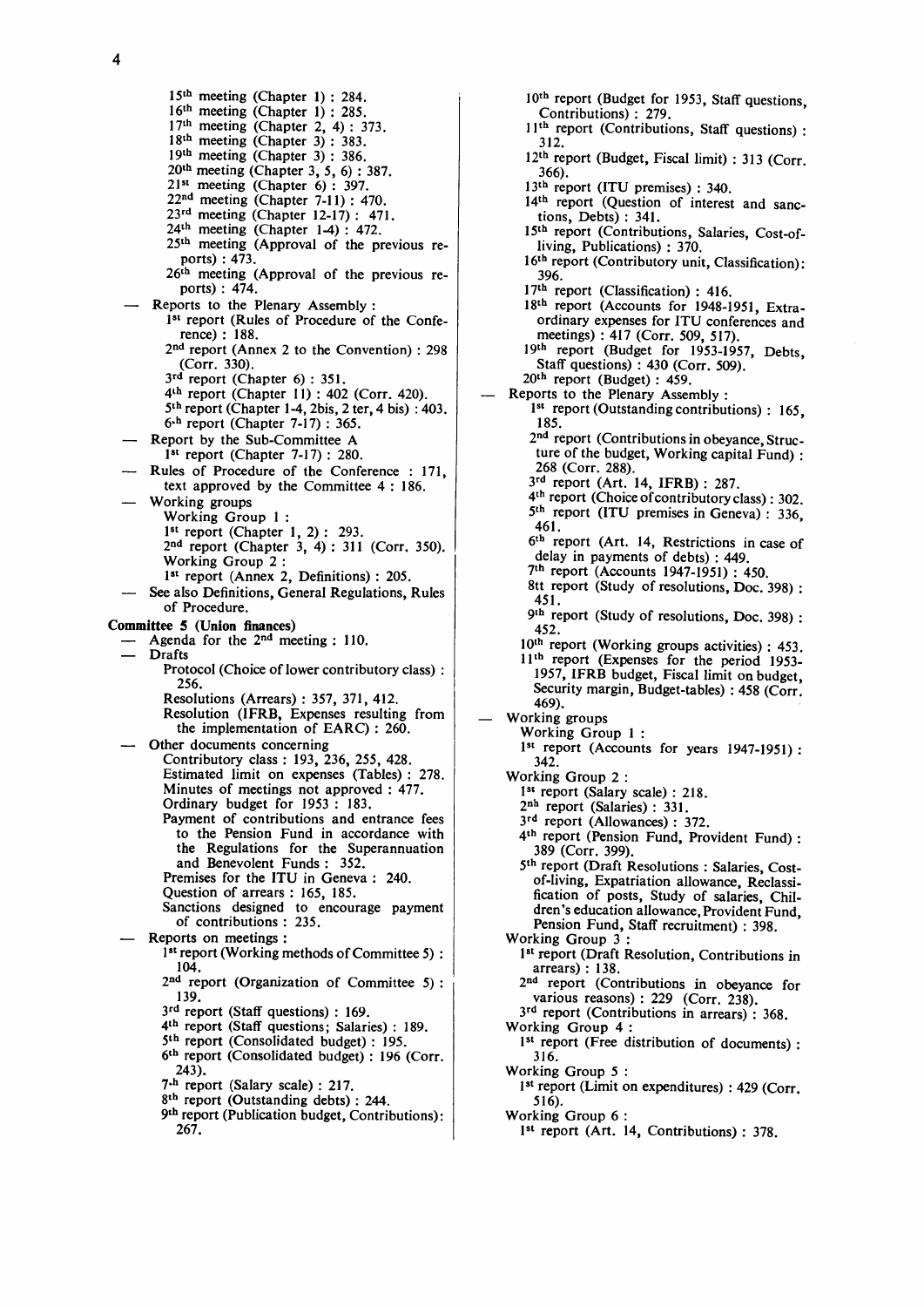Sub-Working group of Working Group 2 : 1 st report (Salaries) : 237. **Committee 6 (Conference budget)**  — Agenda for the 2nd meeting : 328. Reports on meetings : 1 st report (Organization of work) : 68. 2 nd report (Use of Russian at the Conference, Budget of the Conference) : 410. 3<sup>rd</sup> report (Budgetary questions of the Conference) : 410. 4 th report (Printing and translation of the Final Acts) : 529. — Reports to the Plenary Assembly : 1<sup>st</sup> report (Use of Russian at the Conference) : 379. 2<sup>nd</sup> report (Budgetary questions of the Conference) : 411 (Corr. 442). 3 rd report (Expenditures of the Conference) : 530. Report after the end of the Conference (Total expenses) : 536. — Reports by the Working Group 1 : 1<sup>st</sup> report (Use of Russian at the Conference) : 261. 2<sup>nd</sup> report (Budgetary questions of the Conference) : 307. Budget and expenditures of the Conference : 212. **Committee 7 (Relations with the United Nations and the Specialized Agencies)**  — Agenda for the 4th meeting : 207. 5 th meeting : 234.  $6<sup>th</sup>$  meeting : 276. 7 th meeting : 337. Drafts : First report to the Plenary Assembly : 233. Resolution on Privileges and Immunities of Specialized Agencies : 177. Resolution on transmission by Specialized Agencies, Rates : 275. — Expanded programme of Technical Assistance (Resolution by Adm. Council) : 163. Reports on meetings : 1<sup>st</sup> report (Organization of work) : 140. 2 nd report (Extention of the Convention provisions relative to government telegrams to cover Specialized Agencies): 173. 3 rd report (Government telegrams, Technical Assistance Programme) : 199. 4 th report (War victims' telegrams, Red Cross, Telegrams from Spezialized Agencies, Privileges and Immunities of Specialized Agencies) : 245. 5 th report (UN telecommunication network, Epidemiological telegrams) : 274. 6 th report (UN telecommunication network, Privileges and immunities of Specialized Agencies) : 314. 7 th report (Privileges and immunities of Specialized Agencies) : 384. — Reports to the Plenary Assembly : 1<sup>st</sup> report (Government telegrams and government telephone calls, Red Cross, Expanded Programme of Technical Assistance) : 269. 2 nh report (UN telecommunication network) : 297. 3<sup>rd</sup> report (Privileges and immunities of Specialized Agencies) : 382. **Committee 8 (Editorial)**  — Agenda for the meeting on 27th November, 1952 : 305. — Texts submitted to the Plenary Assembly for the first reading (Blue sheets) : 360, 413, 426, 436, 455, 457, 467, 468 (Corr. 483), 478, 479, 490. — Texts submitted to the Plenary Assembly for the second reading (Pink sheets) : 491, 492, 493, 500, 504, 506, 510, 520 (Corr. 526). **Consolidated Budget**  See Administrative Council and Committee 5. **Convention**  Proposals made during the Conference by : Argentina : 213, 364. Brazil : 65, 66, 67, 123, 124, 126. Chile : 34, 35, 74, 75, 76, 77, 78, 79,80,81, 82. Denmark : 109, 320. France : 12, 13, 14, 143, 144, 213, 230, 364. Iceland : 109. India : 33, 46, 47, 48, 49,. 50, 51, 52, 56, 57. International Federation of Newspaper Proprietors and Editors : 257. Norway : 109. Pakistan : 317. Portugal: 86, 364. Spain : 210, 211. Sweden : 62, 109. Switzerland : 135. United Kingdom : 364. USA : 69, 70, 71, 102, 113, 213, 364. USSR : 20, 24, 25, 31. — Remarks by the Administrative Council on the Convention : 180. Statements made by : Argentina : 446. Bielorussian SSR : 387, 421, 434, 446, 489. Bulgaria : 470. Czechoslovakia : 446. Hungarian P.R. : 446. Philippines : 448. Ukrainian SSR : 242, 387, 421, 433, 434, 446, 489, 501. USSR : 241, 242, 315, 387, 421, 433, 434, 446, 447, 465, 487, 488, 489, 501. Yugoslavia : 446. See also Committee 3, Committee 5, Plenary Assembly, Withdrawal of proposals. **Contributions to the Union**  — Action taken by UN and Specialized Agencies in connection with countries failing to pay contributions : 180. — Application for a higher class by Japan : 263. — Application for a lower class by Dominican Republic : 308. Ethiopia : 15. Guatemala : 168. Overseas territories of the French Republic and Territories administered as such : 122. Paraguay : 114. Philippines : 84: Saudi Arabia : 262. South Africa (Union of) : 322. South-West Africa (Territory of) : 322. Viet-Nam : 15. Yemen : 15. — Classification of Members **and** Associate Members for the payment of contributions : 182, 193, 318, 348, 356, 369 (Corr. 391, 406, 438). — Outstanding contributions (Draft Resolution) : 165.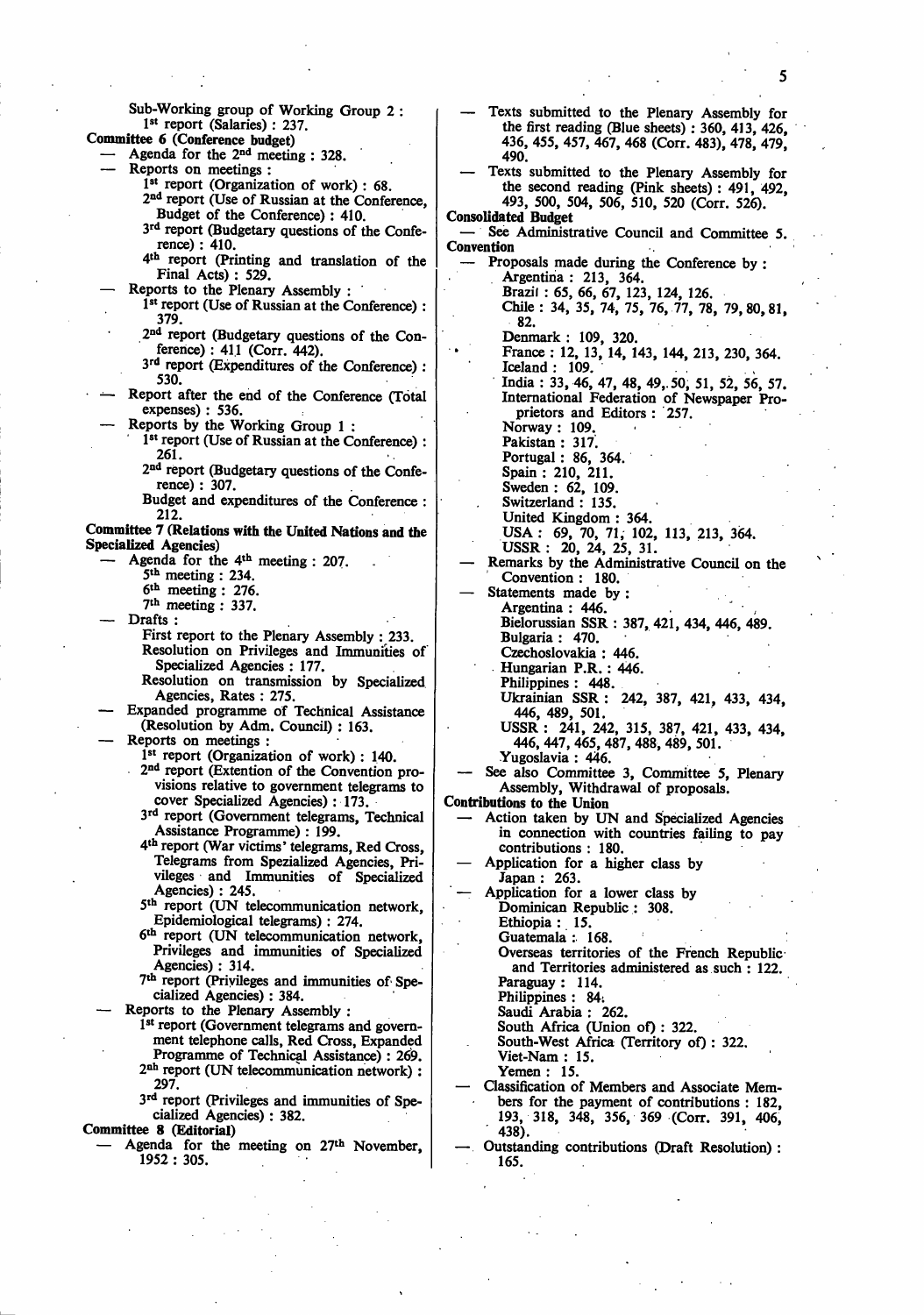6

**— Proposal made during the Conference by : France : 232, 270.**  Statements made by : **Belgium : 396. Brazil : 475. British East Africa : 511. Cambodia : 439, 475. Iran : 475. Japan : 267, 511. Philippines : 507. Poland : 466. Spain : 466. Ukrainian SSR : 416, 466, 503. Union of South Africa and Territory of South-West Africa : 279. USSR : 267, 396, 466. Viet-Nam : 466, 507. — See also Committee 3, Committee 5, Plenary Assembly. Costa Rica — Representation at the Conference : 85. Cost-of-Living Allowance — See Committee 5. Cox, Mr. (UN observer) — Statement concerning Telegrams and government privileges in Annex 2 to the Convention : 173. Credentials Statements made by Albania : 149, 150. Bielorussian SSR : 149, 150, 220, 221. Bulgaria : 149, 150, 221. China : 150. Czechoslovakia : 149, 150, 221. France : 150. German Federal Republic : 221. Hungarian P.R. : 149, 150. Overseas Territories of French Republic and Territories administered as such : 221. Poland : 148, 221. Roumanian P.R. : 149, 150, 221. Ukrainian SSR : 149, 150, 221. USSR : 149, 150, 221. Viet-Nam: 150, 221.**  See also Committee 2, Plenary Assembly. **Cuba — Proposal made during the Conference concerning Election of Administrative Council Members : 329. — Reservation to the Convention : 494. Czechoslovakia — Explanation concerning General Regulations : 159. — Statements concerning Administrative Council : 315. Budget: 489. China : 53. Convention : 446. Credentials of China : 221. Federal German Republic : 149, 221. South Korea : 221. Viet-Nam : 150, 221. EARC: 120, 121. German Democratic Republic : 54. Germany's debts : 244, 344. People's Republic of China : 502. Rules of Procedure : 221, 227. Use of Russian at the Conference : 136. — Reservation to the Convention : 518.** 

**David, Mr. (UN observer) — Statement concerning Specialized Agencies telegraph traffic : 274 343. Definitions of terms in the Convention — Proposals and/or statements made during the Conference by : Australia (Term : Telecommunication) : 43. France (Term : Public) : 14. United Kingdom (Term : Associate Member): 323. USA (Term : Facsimile) : 113. (Term : Public correspondence) : 445. USSR (Terms : Observer, Public correspondence) : 445. — See also Committee 4. Delegates — Authorized to sign the Final Acts 454 (Corr. 476, 486). Denmark — Proposals made during the Conference concerning Convention : 109, 320. IFRB : 108. Situation of Iraq in relation to the European Area of Region 1 : 432. — Statements concerning EARC : 120. IFRB : 134. Independence of the Members of the IFRB : 448. Iraq's exclusion from the European Area of Region 1 : 445. Designation of the Hungarian People's Republic — 40. Distribution — Of proposals : 2. — Of questions among the organs of the Conference (Proposal) : 30. Documents of the Conference — (Lists) : 100, 260, 300, 400, 537. Dominican Republic — Application for a lower class of contribution : 308. — Statement concerning IFRB : 153. EARC (Extraordinary Administrative Radio Conference) — Consideration of results : 120, 121. — Resolution proposed by United Kingdom : 61 (Corr. 73).**  Statements made by : **Albania : 121. Argentina : 120. Bielorussian SSR : 121. Bulgaria : 121. China : 121. Colombia : 121. Czechoslovakia: 120,121. Denmark : 120. Egypt: 121. France : 121. Hungarian P.R. : 121. India: 121. Lebanon: 121. Mexico : 121. Netherlands : 121. Pakistan : 121. Poland : 121. Roumanian P.R. : 121. Spain: 121, 221.**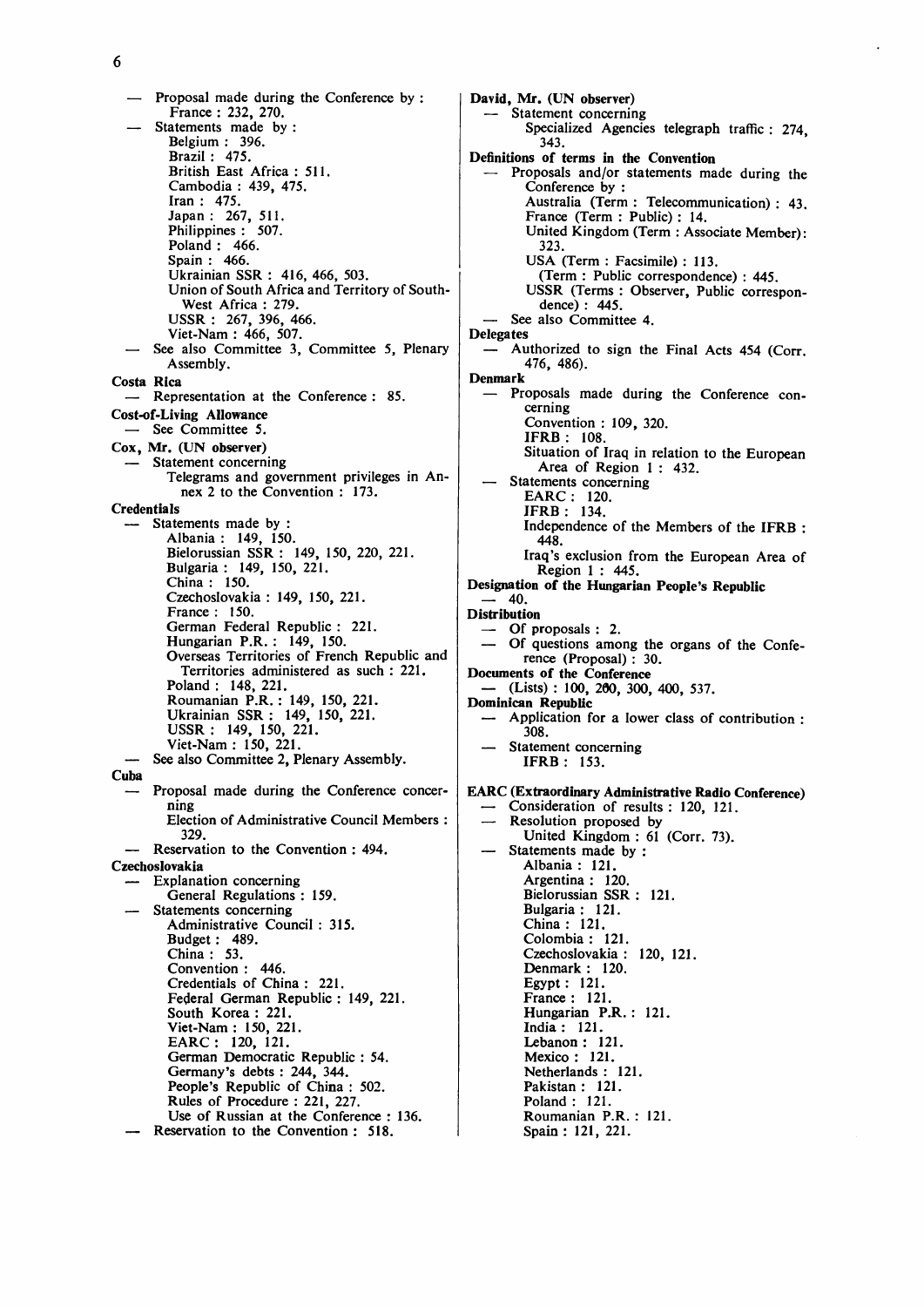Turkey : 121. United Kingdom : 120. Ukrainian SSR : 120, 121. Uruguay : 121. USA : 120. USSR : 39, 120, 121, 489. See also Committee 5. **Egypt**  Reservation to the Convention : 494. Statements concerning Administrative Council : 465. EARC : 121. Reservation to the Art. 29, 30 of the Convention : 448. **EI Salvador (Republic of)**  — Representation at the Conference : 42. **Epidemiological telegrams**   $-$  190, 344. See also Committee 7. Estonian **SSR**  Appeal for reinstatement as ITU member : 7, 54. Statements made by : Bielorussian SSR : 54. Poland : 54. United Kingdom : 54. Ukrainian SSR : 54. USA: 54. USSR : 54. **Ethiopia**  — Application for a lower class of contribution : 15. — Representation at the Conference : 85. **Expanded programme of technical assistance**  — See Technical Assistance. **Expatriation allowance**  See Committee 5. Expenses **of the Buenos Aires Conference**  — 532. — See also Committee 6. **Extraordinary Conference in The Hague**  Statement made by USSR : 501. **Facilities and privileges granted to the Specialized**  Agencies See Committee 7 and Specialized Agencies. **Federal German Republic**  Reservation to the Convention : 515. Statements concerning Credentials : 221. German representation : 502. Germany's debts : 244. Statements made by : Albania : 149. Bielorussian SSR : 149, 221. Bulgaria : 221, 502. Czechoslovakia : 149, 221. Hungarian P.R. : 149. Poland : 221. Roumanian P.R. : 149, 221, 502. Ukrainian SSR : 149, 221, 502. USSR : 149, 221. See also German Democratic Republic and Germany. Finances of **the Union**  Statements made by : Belgium: 501. Bielorussian SSR : 313, 459, 489. Brazil : 347. Bulgaria : 459. Czechoslovakia : 489.

France : 231, 232, 344.

Germany : 244. Greece : 196. Hungarian P.R. : 313, 459. Italy : 246, 247. Poland : 502. Roumanian P.R.: 459. United Kingdom : 501. USA : 109, 347. Ukrainian SSR : 279, 313, 459, 489. USSR: 217, 343, 347, 417, 459, 489, 501, 502. Viet-Nam : 344. Yugoslavia : 345. See also Committee 5, Committee 6, Plenary Assembly. **Financial management of the Union**  — (Report by the Administrative Council) : 216. **Statement** made by  $\frac{\text{muc}}{\text{HSSR}} \cdot 501$  $U$ **France**  Closing speech delivered by the French delegate : 535. Draft Resolution. Government telegrams and government tele-Government telegrams and government telephone calls : 178,<br>posals made during — Proposals made during the Conference con cerning :<br>Budget details, payment of contributions : 232. Convention : 12, 13, 143, 144, 213, 230, 364. Definition of the term Public : 14. Rules of Procedure : 118. Rules of Frocedure : 118.<br>Procedure for the choice Procedure for the choice of contributory class : 270.<br>aff Superann Staff Superannuation and Benevolent Funds :<br>231 231.<br>rvati — Reservation to the Convention : 515. Statements concerning<br>Credentials of Viet. Credentials Of Viet-Nam : 150.<br>Debts to the Union : 344. Debts to the Union : 344.<br>EARC : 121. EARC: 121.<br>ithdrawal of n — Withdrawal of proposals : 292 (Corr. 332). **Free Flow of information**  Letter from UN : 258.<br>Letter from UNESCO : 259. — Letter from UNESCO : 259. — Recommendation proposed by<br>Switzerland 1.441 Switzerland : 441.<br>Statements made by — Statements made by<br>VI Urninian SSD · 4 Ukiailian SSR : 434,<br>Iteed : *1*2*1* USSR : 434. **Frequencies** Declaration made by USSR : 508. **Garbarini-Islas, Mr. (ILO observer)**  — Statement on Telecommunication facilities for the Specialized Agencies : 314. **Garstein, Mr. S. (International Monetary Fund observer)**  Statement on Government telegrams : 173.<br>General Regulations **General Regulations**  — Proposals made during the Conference by : Argentina : 200.<br>Rrazil · 101 127 1 Brazil : 101, 127, 126, 129, 130, 131, 132, 133.<br>Chile : 36 Chile : 36.<br>Italy : 239.  $USA: 252.$ USA . 232. :<br>:marke hy the — Remarks by the Administrative Council on<br>Central Deculations : 190 General Regulations : 180.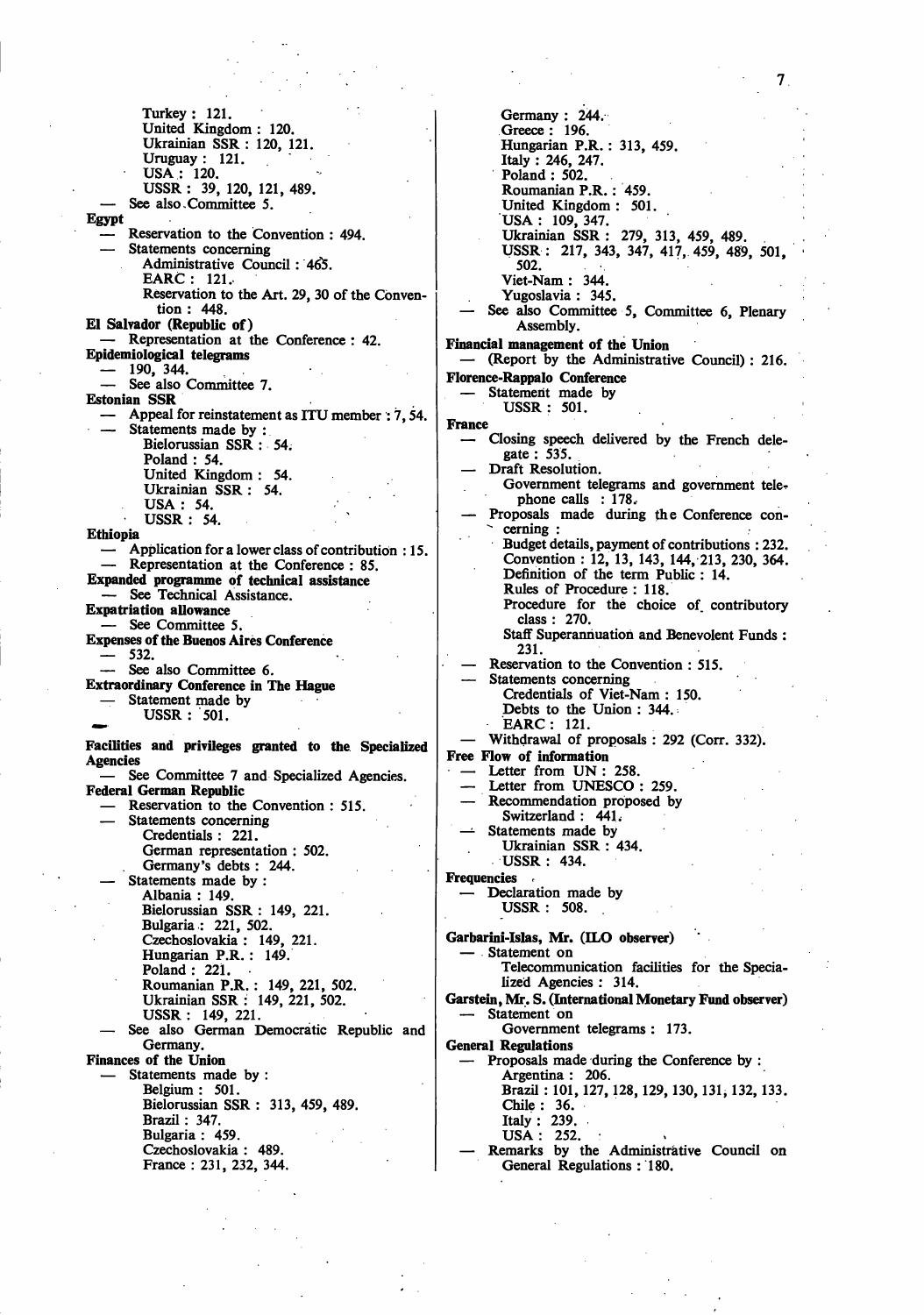**— Statements made by : Bielorussian SSR : 397. Czechoslovakia : 159. Ukrainian SSR : 397. USSR : 376, 397. — See also Committee 4, Plenary Assembly. German Democratic Republic — Situation in relation to the Union : 18, 54. — Statements made by : Albania : 54. Bielorussian SSR : 54. Bulgaria : 54. Czechoslovakia : 54. Hungarian P.R. : 54. Poland : 54. Switzerland : 54. United Kingdom : 54. Ukrainian SSR : 54. USSR : 54, 502.**  See also Federal German Republic and Ger**many. Germany — Statements made by : Bielorussian SSR : 244, 344, 502. Bulgaria : 344. Czechoslovakia : 244, 344. Federal German Republic : 244. Hungarian P.R. : 244. Roumanian P.R. : 244, 344, 534. Ukrainian SSR : 244, 229, 244, 503, 533, 534. — See also Federal German Republic, German Democratic Republic. Gneme, Mr. G. (Italian delegate, Doyen of the Conference) — Closing speech : 535. Government officials deceased since Atlantic City Conference — (Tribute) : 41. Government telegrams and government telephone calls — 3, 155 (Corr. 156), 318, 321, 343, 344, 487. — Draft Resolution proposed by France : 178.**  Statements made by : **International Bank for Reconstruction and Development : 173. International Monetary Fund : 173. United Kingdom : 173, 177. USSR : 173. — See also Committee 7, Specialized Agencies. Greece — Letter relative to Consolidated budget: 196. — Reservation to the Convention : 515, 518. Guatemala — Application for a lower class of contribution : 168. — Reservation to the Convention : 534. Heads of delegations — Agenda for the 1st meeting : 23.**  Minutes of the 1<sup>st</sup> meeting : (Corr. 32). **2" meeting : 334. Honorary Chairman (Mr. O.L.M. Nicolini) — Closing speech : 535. — Election : 41. — Proposal for the election : 27. Hungarian People's Republic** 

- **Proposal made during the Conference concerning Designation of the ----- : 40.**
- **Reservation to the Convention : 518.**

**— Statements concerning Budget : 313. Convention : 446. Credentials of China : 150. Federal German Republic : 149. South Korea : 149. Viet-Nam : 150. EARC : 121. Fiscal limit of the budget : 459. German Democratic Republic : 54. Germany's debts : 244. IFRB : 99, 111. Mongolia : 59. Representation of China : 53. Rules of Procedure : 118, 227. Use of Russian at the Conference : 136. Iceland — Proposal made during the Conference concerning Convention : 109. IFRB (International Frequency Registration Board) Abolition of the -----: 99. — Election of members to be held in Buenos Aires or not : 175. — Number of members and method of electing • 98.**  ship : 174 **ship : 174. EXECUTE 2008 CONFERENCE DURING MADE DURING THE CONFERENCE BY : Brazil : 66, 67. United Kingdom**: **USSR** : 99 **USSER : 99.**<br>Presentation **— Representation of countries on the Board : 176.**  Statements made by :<br>Argentina : 347. **Dominican Republic : 153.** Bielorussian SSR : 11, 220, 249, 347. Brazil: 134, 145, 221, 344. **Bulgaria: 111.** China: 153. **China : 153. Chairman of the Board : 117, 410. Denmark : 108, 134, 448. Hungarian P.R. : 99, 111. Italy : 134, 344. Netherlands : 134. Overseas Territories of the French Republic and Territories administered as such : 99. Pakistan : 134. Poland: 99, 111, 220, 347. Roumanian P.R. : 220, 344. Spain : 221. Sweden : 134. Turkey : 111. Ukrainian SSR : 99, 111, 220. USSR : 99, 175, 204, 220, 221, 249, 264, 343, 344, 347, 459. Yugoslavia : 111, 145.**  See also Committee 3, Committee 5 and Ple**nary Assembly. India (Republic of) — Proposals made during the Conference concerning Convention : 33, 46, 47, 48, 49, 50, 51, 52, 56, 57. Speeding up the business of the Conference. — Statement concerning EARC : 121. — Withdrawal of proposals : 295. Indonesia (Republic of)** 

**— Reservation to the Convention : 494.**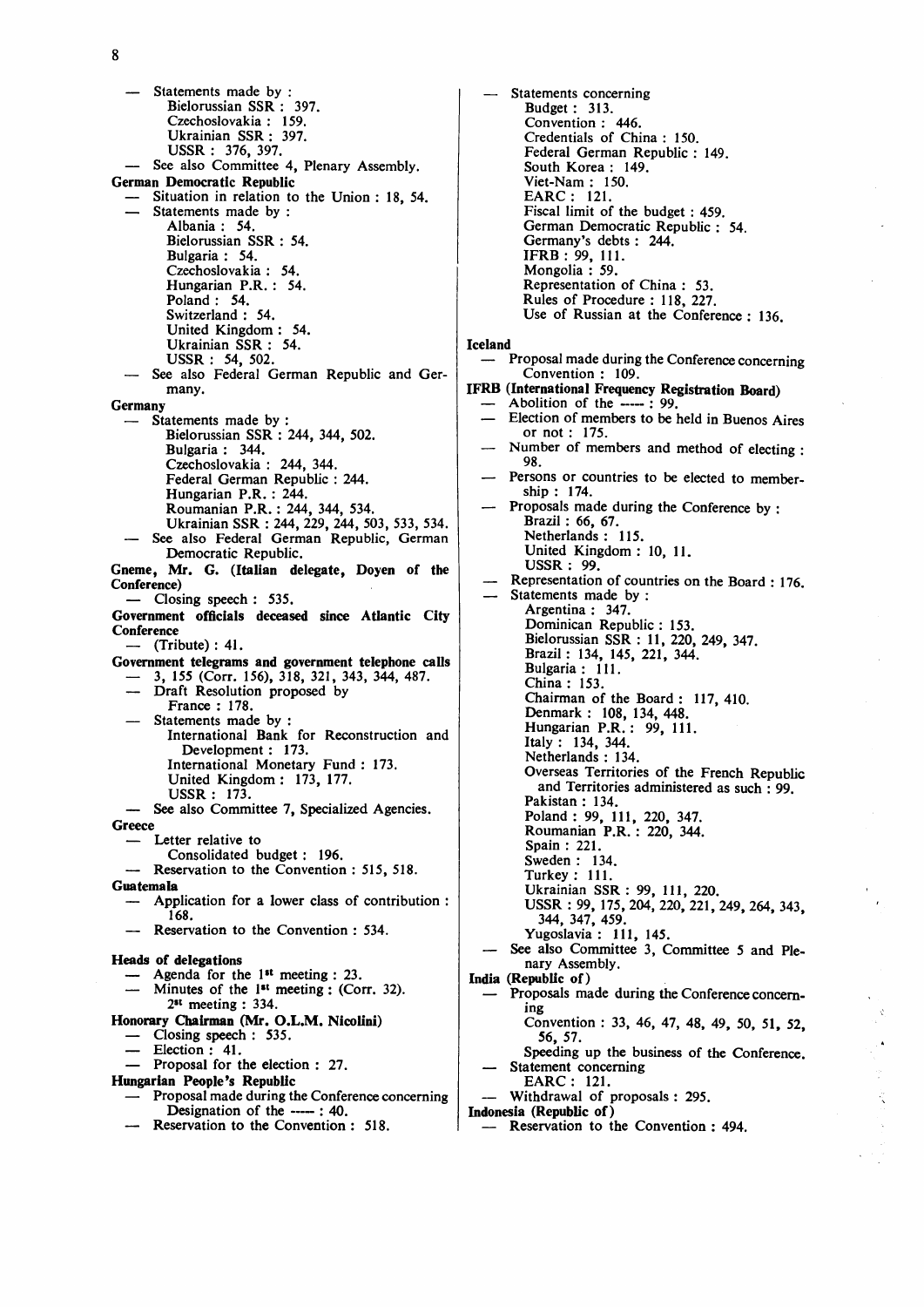**International Bank for Reconstruction and Development**  Statement on Government telegrams : 173. **International Broadcasting Organization**  Statement on People's Republic of China : 19. **International Consultative Committees** (CCIs) Statements made by : United Kingdom : 466, 532. Ukrainian SSR : 445, 503. USSR: 503. **International Radio Consultative Committee (CCIR)**  Information on the CCIR (its evolution, structure and purposes) : 299 bis. Study by the CCIR of the influence of radio oscillations with particular reference to the mobile services (Communication from Switzerland) : 401. — Tribute rendered to the Director of the CCIR by the Danish Academy of Technical Sciences : 120. **International Telephone Consultative Committee (CCIF) and International Telegraph Consultative Committee (CCIT)**  Statement by the Director of the CCIF on Reclassification of the Union Staff: 502. — Calling upon the CCIF and CCIT to undertake studies in the event of international telegraph and telephone breakdowns (Draft Resolution): 301. Amalgamation of the CCIF and CCIT : 176, 203, 304, 264, 289, 443, 502. Statements concerning amalgamation of the  $\Box$  CCIF and CCIT by : Director of the CCIF : 204. Ukrainian SSR : 204. USSR : 204, 264, 502. Yugoslavia : 502. **International Federation of Newspaper Proprietors and Editors**  — Proposal made during the Conference concerning Convention : 257. **International Labour Organization (ILO)**  Statements concerning Telecommunication facilities for the Specialized Agencies : 314, 343, 384. **International Monetary Fund**  Statement concerning Government telegrams : 173. **International Red Cross Committee —** 38, 45, 245, 318. **Iran**  — Communication concerning Choice of contributory class : 475. Statement made by Argentina : 502. **Iraq**  — Appeal against its exclusion from the European Area of Region 1 : 409, 487. Reservation to the Convention : 494. Statement made by Denmark : 432, 445. **Israel (State of)**  Obituary (Dr. Weizman, President of -----): 343. Reservation to the Convention : 518. **Italy**  — Amendment concerning Rules of Procedure : 118. — Proposal made during the Conference concerning General Regulations : 239. Reservation to the Convention : 515. Statements concerning Chairman and Vice-Chairman of the Conference : 27. IFRB : 134, 344. Outstanding contributions : 246, 247. Right to vote : 247. . Stoppage of telecommunications : 434. **Japan**  — Amendment concerning Convention : 4,5 Communication concerning Contributory class : 263, 511. Statement concerning Classification of contributions : 267. — Withdrawal of proposals : 206. **Jordan (Hashemite Kingdom of)**  — Representation at the Conference : 97. — Reservation to the Convention : 494, 515. **Languages of the Union (working and official)**  — Statements made by : Argentina : 502. Bielorussian SSR : 136, 349, 376, 422, 433. China: 433. Turkey : 502. Ukrainian SSR : 376, 422, 433. USSR : 55, 349, 376, 422, 433, 487, 501, 502. — See also Committee 3, Committee 6, Russian. **Latvian SSR**  — Appeal for reinstatement as ITU member : 9, 54. Statements made by : Bielorussian SSR : 54. Poland : 54. United Kingdom : 54. Ukrainian SSR : 54. USA: 54. **Lebanon**  Reservation to the Convention : 494, 515. Statement concerning EARC: 121. **List**  — Delegates authorized to sign the Final Acts : 454 (Corr. 476, 486). — Documents of the Conference : **100,** 200, 300, 400, 537. **Lithuanian SSR**  Appeal for reinstatement as ITU member : 8,54. Statements made by : Bielorussian SSR : 54. Poland : 54. United Kingdom: 54. Ukrainian SSR : 54. USA : 54. **Mexico**  Reservation to the Convention : 518. Statement concerning EARC: 121. **Monaco**  — Reservation to the Convention : 518. **Mongolia (People's Republic of)**  Situation in relation to the Union : 16, 59. Statements made by : Bielorussian SSR : 59. Hungarian P.R. : 59. Ukrainian SSR: 59. USSR : 59.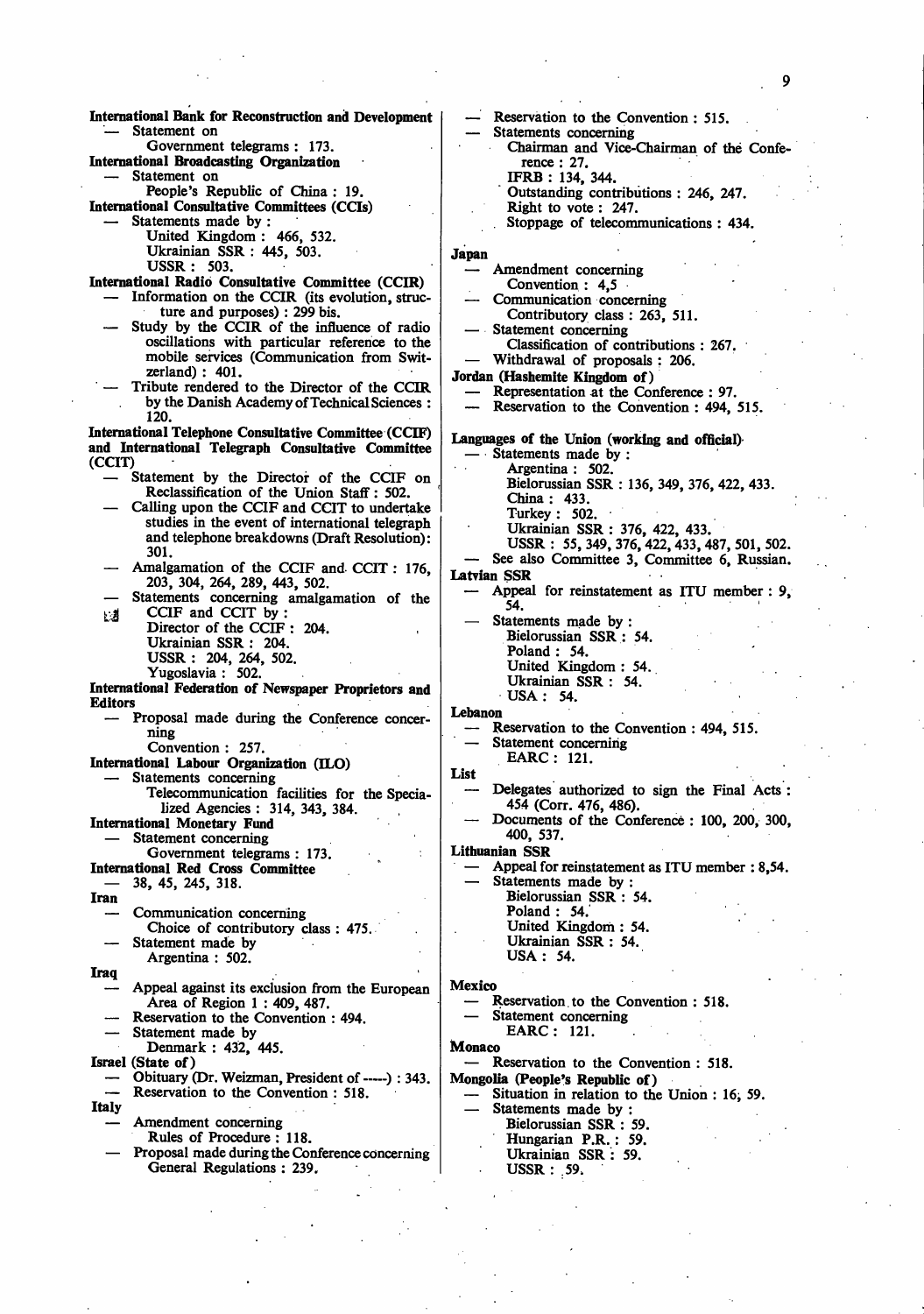**Netherlands**  — Proposal made during the Conference concerning IFRB : 115. — Statements concerning EARC : 121. IFRB : 134. New **Zealand**  — Withdrawal of proposals : 281, 294. **Nicolini, Mr. O.L.M.**  See Honorary Chairman of the Conference. **Norway**  — Proposal made during the Conference concerning Convention : 109. **Nuric, Mr. Lester**  See International Bank for Reconstruction and Development. **Obituary**  — Mr. Jose Noto, Member of the Argentine Delegation : 343. Dr. Weizman, President of the State of Israel : 343. **Organization of the Buenos** Aires Conference — 1. — See also Committee 1, Committee 2, Committee 6. **Overseas Territories of the French Republic and Territories administered as such**  — Application for a lower class of contribution : 122. Statements concerning Credentials of Viet-Nam : 221. IFRB : 99. **Pakistan**  — Proposals made during the Conference concerning Convention : 317. Rules of Procedure : 118. Reservation to the Convention : 534. Statements concerning EARC : 121. IFRB : 134. **Panama**  Statement made by Argentina : 502. **Paraguay**  Application for a lower class of contribution : 114. **Pension Fund**  — Payments of contributions and entrance fees to ... in accordance with the Regulations for Superannuation and Benevolent Funds : 352. See also Committee 5, Staff. **PFB (Provisional Frequency Board)**  Statement made by USSR: 501. **Per6n, Mrs Eva**  (Tribute : 41.) **Philippines (Republic of the** ) — Application for a lower class of contribution : 84. Communication concerning Contributory class : 507. Disaster in ----- (Expressions of sympathy) : 220. Ratification of the Atlantic City Convention : 248. Reservation to the Convention : 515. Statement concerning

Convention : 448.

Plenary Assembly

 $-$  Agenda for the 1<sup>st</sup> meeting : 29 ; 2<sup>nd</sup> : 37 ;  $4^{\text{th}}$ : 93; 6<sup>th</sup>: 181; 7<sup>th</sup>: 194; 8<sup>th</sup>: 290; 11<sup>th</sup>: 358; 12<sup>th</sup>: 415 (Corr. 419); 13<sup>th</sup>: 437; 14<sup>th</sup>: 456; 16<sup>th</sup>: 462; 17<sup>th</sup>: 481; 19<sup>th</sup>: 505. — Minutes of the 1st meeting (Part one) : 41 (Corr 72, 92, 125, 198). (Part two) : 42 (Corr. 92, 106, 125). 2 nd meeting (Part one) : 53 (Corr. 87,92,125). (Part two) : 54 (Corr. 106, 107, 125).  $3<sup>rd</sup>$  meeting (Part one): 59 (Corr. 105, 106). (Part two) : 60 (Corr. 106, 125, 198). 4 th meeting (Part one) : 120 (Corr. 198) (Part two) : 121 (Corr. 164, 179, 198). 5<sup>th</sup> meeting : 136 (Corr. 172, 198). 6 th meeting : 220 (Corr. 250, 338). 7 th meeting : 221 (Corr. 291, 338, 528). 8<sup>th</sup> meeting : 343 (Corr. 523). 9 th meeting (Part one) : 344 (Corr. 497) (Part two) : 345 (Corr. 480, 498).  $10<sup>th</sup>$  meeting (Part one) : 346 (Corr. 464). (Part two) : 347 (Corr. 522). 11th meeting : 414 (Corr. 495, 499).  $12<sup>th</sup>$  meeting (Part one) : 445 (Corr. 513). (Part two) : 446 (Corr. 514). 13<sup>th</sup> meeting (Part one): 447. (Part two) : 448 (Corr. 521).  $14<sup>th</sup>$  meeting : 465. 15th meeting : 466 (Corr. 525). 16th meeting (Part one) : 487. (Part two) : 488.  $17<sup>th</sup>$  meeting (Part one) : 489. (Part two) : 501. 18<sup>th</sup> meeting (Part one): 502. (Part two) : 503. 19th meeting : 532.  $20<sup>th</sup>$  meeting : 533. 21st meeting : 534. 22nd meeting : 535. Special meeting (UN day celebration) : 215. Series of texts transmitted to the Editorial Committee (8) : 309, 319, 339, 359, 383, 393, 404, 408, 418, 435, 440, 444, 460. Main items treated by the Plenary Assembly. Adoption of minutes : 120, 220, 343, 503, 532, 534. Apportionment of work' among the'Committees : 30, 42. Atlantic City Protocols, Resolutions and Opinions to be reproduced in or left out of the Buenos Aires Convention : 503. Attendance of representatives of the World Federation of UN Associations : 60. Blue sheets (First reading of texts submitted by the Editorial Committee): 445, 446, 447, 465, 487, 488, 489, 501, 502, 503. Celebration of UN day : 215. Convention : 220, 221, 343, 344, 347, 446, 448, 466, 489, 501. Chairmanship of the Conference and the Committees : 41, 42. Closing date of the Conference : 42, 532. Conference budget : 448, 532. Constitution of the Committees : 41, 42. Contributory class of ITU members : 466, 532, 534. Credentials : 221, 447. EARC: 120, 121. Efficient operation of the international telegraph and telephone network : 448.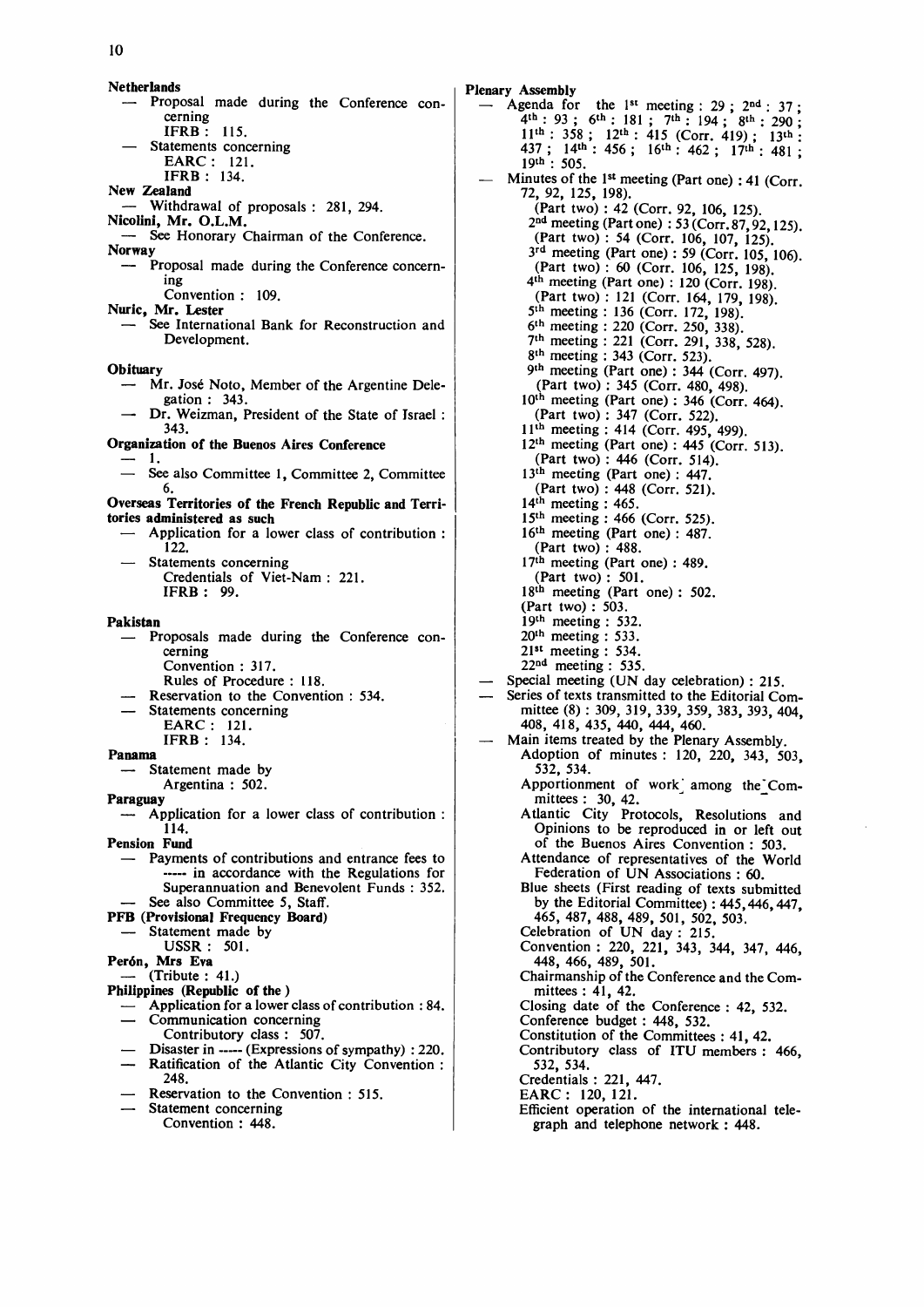Election of the Administrative Council Members : 333, 345, 346, 414. Extension of the world telegraph and telephone network : 512. General Regulations : 221 445, 489. IFRB : 347, 448. Interference to radiocommunications : 445. Invitation to the Specialized Agencies : 42. Iraq's exclusion from the European Area of Region 1 : 445, 487. Membership of Colombian delegation : 60. Membership of Committees 2,  $\vec{6}$  and 8 : 60. Next Plenipotentiary Conference : 534. Next Radio Conference : 534. Next Session of the Administrative Council: 534. Next Telegraph and Telephone Conference : 534. Pink sheets (Second reading of texts submitted by the Editorial Committee) : 532, 533. Relations with the UN and the Specialized Agencies : 343, 344. Report by the Administrative Council to the Conference : 446. Representation of China : 53. Representation of countries at the Conference: 136. Reservation to the Convention :  $447,533,534$ . Rules of Procedure : 42, 253. Schedule of work : 42. Secretariat of the Conference : 42. Signature of the Convention : 535. Situation of countries in relation to the Atlantic City Convention : 60. Situation of following countries in relation to the Union : Estonian SSR : 54. German Democratic Republic : 54. Latvian SSR : 54. Lithuanian SSR : 54. Mongolian P.R. : 59. **UN** *laisser-passer* **: 501.**  Union finances : 230, 343, 344, 345, 347, 489, 501. Union staff : 532. Use of Russian at the Conference : 59, 136. Use of the UN telecommunication network by the Specialized Agencies : 345. **Plenipotentiary Conference**  — Next and in 1962 : 534. — Proposal made during the Conference by Sweden : 219. Statements made by Ukrainian SSR : 503. USSR : 488, 503. **(van der) Pol, Dr. B. (Director of the CCIR)**  See International Consultative Committees (CCIs). **Poland (People's Republic of)**  Reservation to the Convention : 519. Statements concerning Administrative Council :.446. Budget for years 1953-1957 : 502. Changes of contributory class : 466. Credentials : 148. Credentials of China : 221. » Federal German Republic: 221. South Korea : 221. Viet-Nam :  $221.$ EARC : 121. Estonian SSR : 54:

German Democratic Republic : 54. IFRB : 99, 111, 220, 347. Latvian SSR : 54. Lithuanian SSR : 54. Representation of China : 53. Rubs of Procedure : 221. South Korea : 60. Use of Russian at the Conference : 136. . Viet-Nam : 60. **Portugal**  — Proposals made during the Conference concerning Convention : 86, 364. Premises **for the** ITU in Geneva — See Committee 5. **Private Operating Agencies**  Statements made by : Argentina : 488. Bulgaria : 470. Ukrainian SSR : 445. USSR : 445, 471. **Privileges ahd Immunities of the Specialized Agencies**  See Committee 7, Specialized Agencies. **Provident Fund**  — See Committee 5. **Proxy Representation at the Conference — 136. Radio Conference. Date. —** 534. **Rates**  Statement made by USSR: 487. **Red** Cross .— International Red Cross Committee. **Representation of countries at the Conference**  — 85,97,136. . **Region C**  Statements made by: Bielorussian SSR : 346. Bulgaria : 346. Ukrainian SSR : 346. **Region 1 (European Area)**  Statements made by Denmark : 432, 445. . Iraq : 409. **Reservation to the Convention and Regulations**  — Additional list: 347. Reservations and/or statements made by : Afghanistan : 494. Albania : 519. Australia : 494. Bielorussian SSR : 519. Belgium : 515. Brazil : 532, Bulgaria : 518. Canada : 515. China : 518. Colombia : 494, 515. Cuba : 494. Czechoslovakia : 518. Egypt: 448, 494. Federal German Republic : 515. France : 515. Greece : 515, 518. Guatemala : 534. Hungarian P.R.: 518. Indonesia : 494. Iraq : 494. Israel: 518. Italy : 515.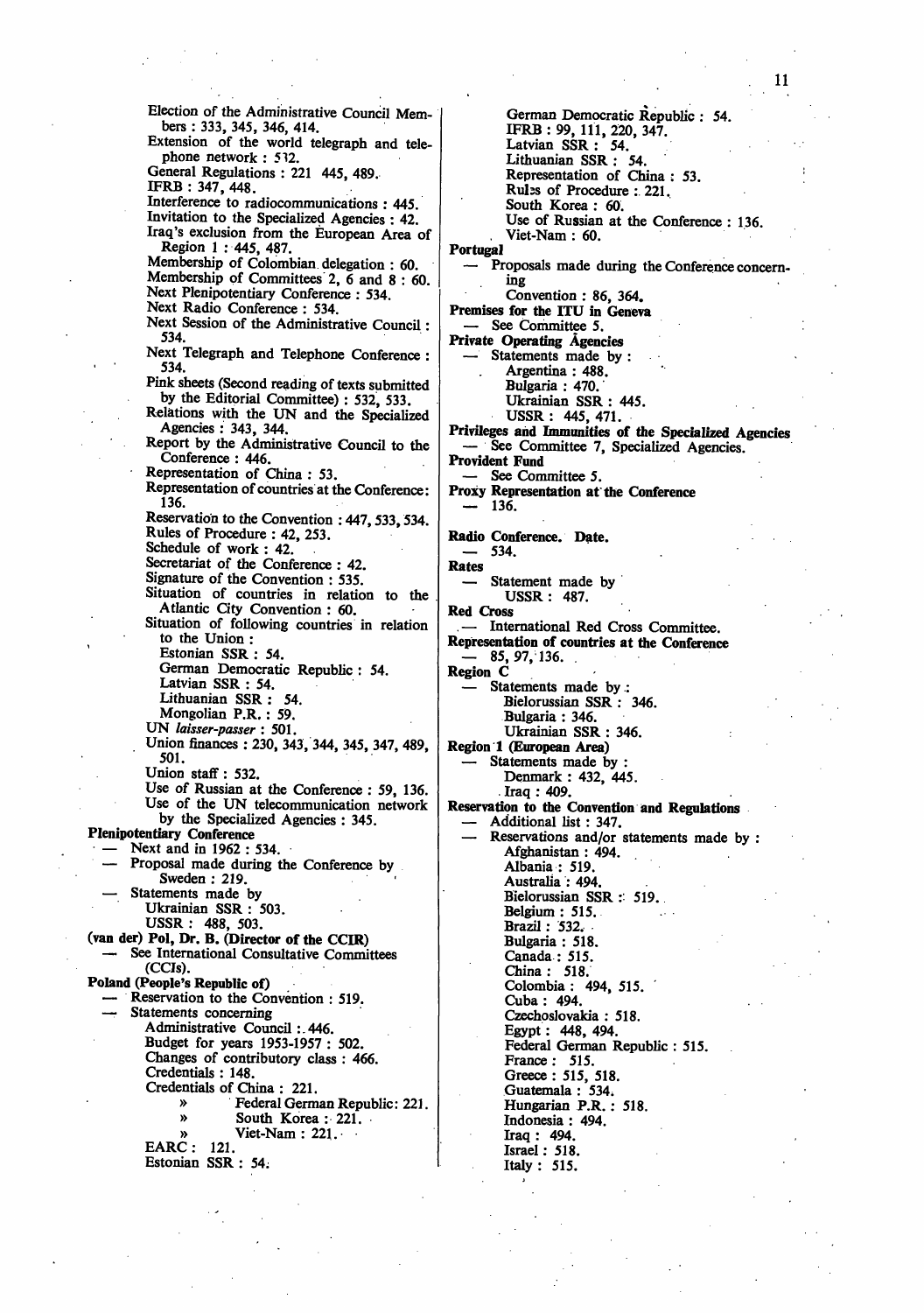**Jordan : 494, 515. Lebanon : 494, 515. Mexico : 518. Monaco : 518. Pakistan : 534. Philippines : 515. Poland : 519. Roumanian P.R. : 518. Saudi Arabia : 494. Sweden : 515. Switzerland: 515. Syria : 448,494. Turkey : 515. Ukrainian SSR : 519. United Kingdom : 533, 534. USA : 494. USSR : 519, 532, 533. Viet-Nam : 518, 534. Yugoslavia : 515. — Series of Reservations : 1 st series : 494. 2 nd series : 515. 3 rd series : 518. 4 th series : 519. — See also Plenary Assembly. Retired officials who took part in previous Conferences — (Tribute) : 41. Right to vote — Statement made by Italy : 247. Roumanian (People's Republic) — Reservation to the Convention : 518. — Statements concerning Administrative Council : 446. Credentials of China : 150, 221. » Federal German Republic : 149, 221. » South Korea : 149, 221. » Viet-Nam : 150, 221. EARC : 121. Federal German Republic : 502. Fiscal limit of the budget: 459. Germany : 534. Germany's debts : 244, 344. IFRB : 220, 344. People's Republic of China : 53, 502. South Korea : 502. Viet-Nam : 502. Use of Russian at the Conference : 136. Rules of procedure — 27, 41, 42, 171, 221. — Amendments made by : Hungarian P.R. : 118. Italy: 118. a** Final text as approved by the Plenary Assembly 1990-1991 bly : 253.<br>**Proposals made during the Conference by :** Argentina : 21. **France: 118. Pakistan: 118. Pakist is set of Statements made by:** Argentina : 221, 227, 283. **Argentina : 221, 227, 283. Bielorussian SSR : 42, 221, 227. Bulgaria : 227. Hungarian P.R.: 227. Poland**: 221. **Poland : 221. Ukrainian SSR : 221. USSR : 42, 118, 221, 227, 376, 447. Yugoslavia : 447. — See also Committee 4.** 

**Russian (Use of ----- at the Conference) — Statements made by : Albania : 136. Bielorussian SSR : 136. Bulgaria : 136. Czechoslovakia : 136. Hungarian P.R. : 136. Poland : 136. Roumanian P.R. : 136. Ukrainian SSR : 59, 136. USSR : 136. — Proposal made during the Conference by USSR : 59. — See also Committee 3, Committee 6, Languages. Salaries — See Committee 5, Staff. Sartorius, Dr. Karl — See International Federation of Newspaper Proprietors and Editors. Saudi Arabia (Kingdom of) | Application for a lower class of contribution : 262. — Reservation to the Convention : 494. Schedule of Work — 27, 42, 44, 58, 91, 137 (Corr. 152, 158), 166 (Corr. 170), 214, 271, 335. Secretary-General — Statement on Salary scale : 501.**  Union stati : 502. **— Statement made by United Kingdom : 501. Secretariat of the Conference**<br>  $-42$ . **— 42. Signature of the Convention — 535. Situation of countries in relation to the Atlantic City Convention**<br>
— 22 (Corr. 28), 60, 248. **\_ 22 (Corr. 28), 60, 248. Situation of following countries in relation to the Union Estonian SSR : 7, 54.**  German Democratic Republic : 18, 54. **Latvian SSR : 9, 54. Lithuanian SSR : 8, 54. People's Republic of China : 17, 53. People's Republic of Mongolia : 16, 59. South Korea : 60. Viet-Nam : 60. Spain — Proposals made during the Conference concerning Convention : 210, 211. Election of the Administrative Council : 209. — Statements concerning Contributory class : 466. Election of the Administrative Council : 345. EARC : 121, 221. IFRB : 221. Specialized Agencies — Extention of the Convention provisions relative to government telegrams to cover Specialized Agencies : 173, 178, 245, 318, 321, 343, 344.**  — Invitation to ----- : 42. — Privileges and immunities of **-----** . 177, 245, **343.**  Statements made by : **Brazil : 343. ILO : 314, 343, 384, 487. International Monetary Fund : 173. UNESCO: 259.**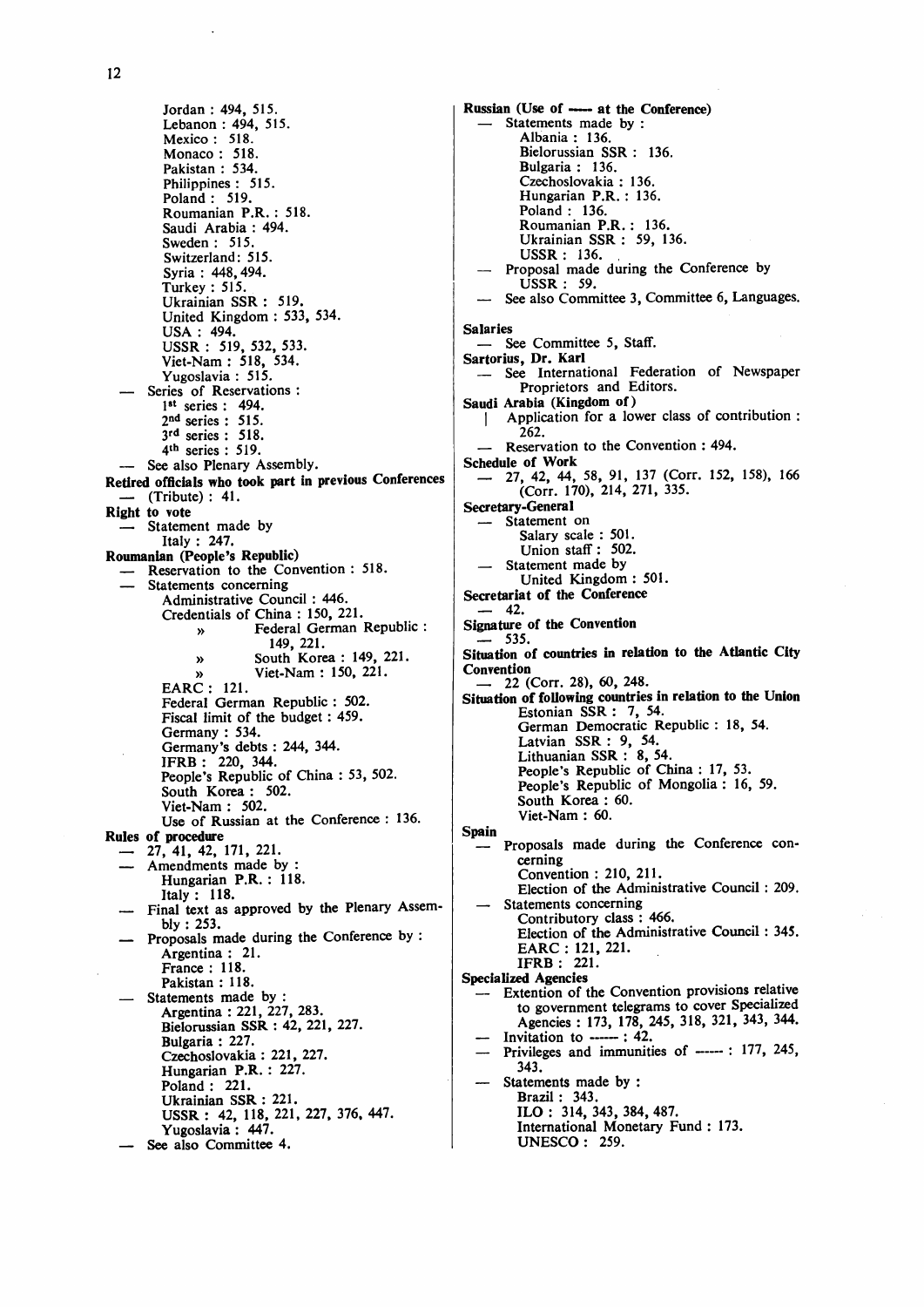UN observers : 274, 343.. UN Secretary-General (Letters) : 3,155 (Corr. 156). United Kingdom : 177, 274. USA: 343. USSR : 314, 343. See also Committee 7, Plenary Assembly. Speeding **up the Business of the Conference**  Proposals made during the Conference by : India : 220. USSR : 220. See also Committee 1. **South Korea**  Statements made by : Albania : 149. Bielorussian SSR : 149, 221, 502. Bulgaria : 149, 221, 502. Czechoslovakia : 221. Hungarian P.R. : 149. Poland : 60, 221. Roumanian P.R. : 149, 221, 502. Ukrainian SSR : 149, 221, 502. USSR : 60, 149, 221, 502. **Staff**  — Comparison between the position of the ITU Staff and that of the staff of UN and other Specialized Agencies : 94, 192. — Desiderata of the ITU Staff Association (Basic salary scale, allowances) : 265. — Proposals made during the Conference by France : 231. Statements made by : Director of the CCIF : 502. Secretary-General: 501, 502. Switzerland : 532. Superannuation and Benevolent Funds (Report by the Chairman of the Management Board) : 146. See also Committee 5, Plenary Assembly. **Stoppage of** Telecommunications — Proposal made during the Conference by France : 13. Statement made by Italy : 434. — See also Committee 3. **Superannuation and Benevolent Funds**  — 352. See also Staff. **Sweden**  — Proposals made during the Conference concerning Convention : 62, 109. Plenipotentiary Conference : 219. Reservation to the Convention : 515. Statements concerning Assistant Secretaries-General : 299. IFRB : 134. **Swiss Confederation**  Communication : Study by the CCIR of the influence of the radio oscillations with particular reference to the mobile service : 401. — Proposals made during the Conference concerning Convention : 135. Recommendation relative to the free flow of information : 441. Red Cross : 45. Shortcomings in world telephone facilities : 484. Reservation to the Convention : 515. Statements concerning Acquired rights of the Staff : 532. German Democratic Republic : 54. **Turkey Ukrainian SSR** 

Plenipotentiary Conference in 1962 : 534. — Withdrawal of proposals : 6, 266. **Syrian Republic**  Representation at the Conference : 85. Reservation to the Convention : 448, 494. Statement concerning Administrative Council: 465. **Technical Assistance**  Administrative Council Resolution relating to the Expanded Programme of Technical Assistance : 163. ITU participation in the Expanded Programme of ----- : 187, 318. — Proposal made during the Conference by USA : 103.  $-$  Statement made by USSR :' 446. See also Committee 7. **Telegraph and telephone**  — Calling upon CCIF and CCIT to undertake studies in the event of international telegraph and telephone breakdowns : 301. Draft Resolution concerning efficient operation of international telegraph and telephone network : 301, 448. — Extension of the international telegraph and telephone network : 532. Shortcomings in the world telephone facilities : - 484. — Telegraph and Telephone Conference (next) : 534. Reservation to the Convention : 515. Statements concerning EARC : 121. IFRB : 111. Use of supplementary languages at the Conference :. 502. Reservation to the Convention : 519. Statements concerning Administrative Council : 220, 219, 226, 315, 326,. 345, 446, 502. Aims of the Union : 501. Budget of the Union : 279, 459, 489. Convention : 387, 421, 433, 434, 446, 489. Contributory class : 416, 446, 503. Convening of conferences : 242. Credentials of China : 150, 221. » Federal German Republic : 149, 221. » South Korea : 149, 221. » Viet-Nam : 150, 221. EARC : 120, 121. Estonian SSR : 54. Extraordinary expenses of Plenipotentiary and Administrative Conferences and CCIs meetings : 503. Federal German Republic : 502. Free flow of information : 434. Fusion of the CCIF and CCIT : 204. General Regulations : 397. German Democratic Republic : 54.

- Germany : 534.
- Germany's debts : 344.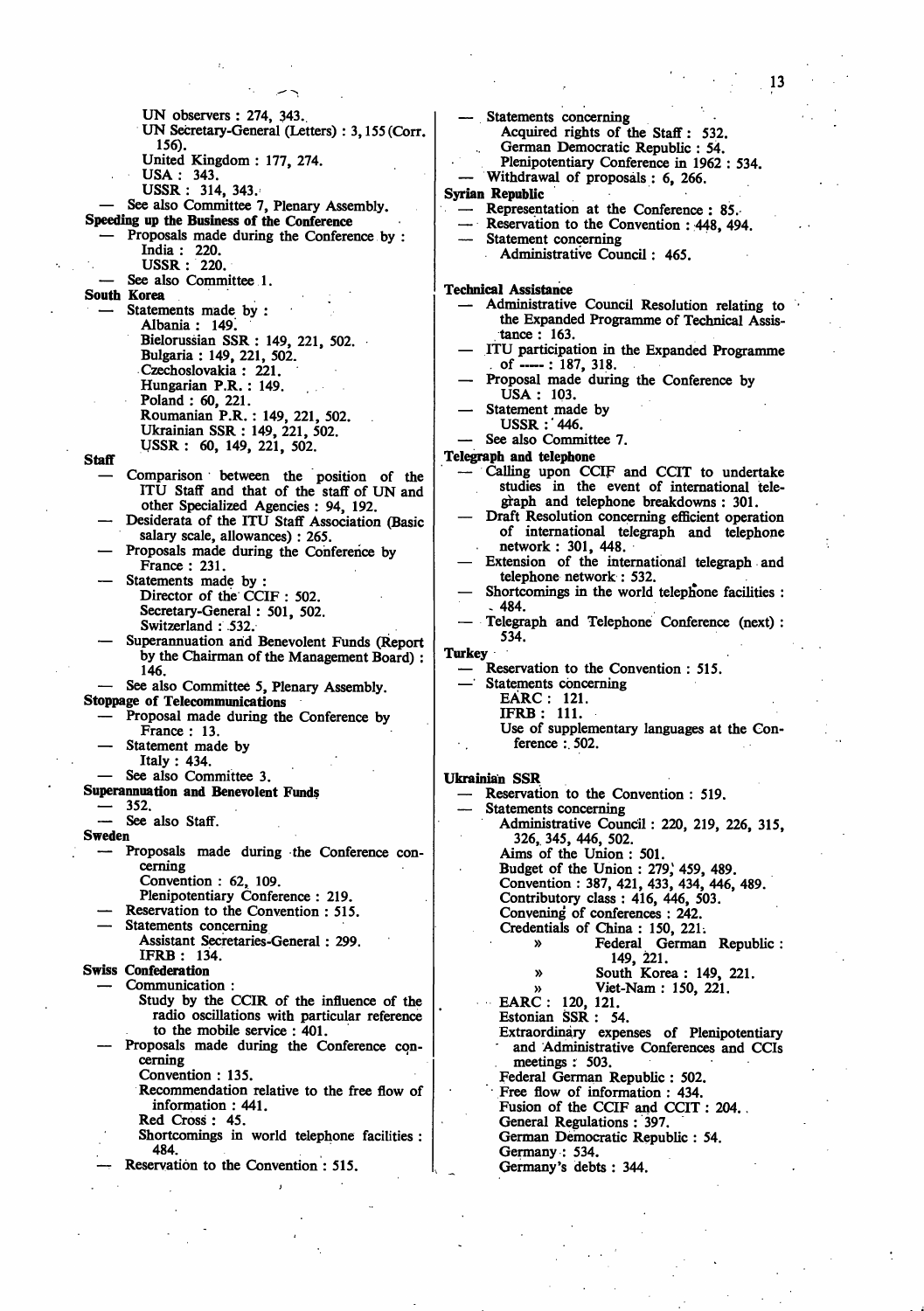**IFRB : 99, 111, 220. Mongolia : 59. Latvian SSR : 54. Lithuanian SSR : 54. Official languages : 376, 433. Ordinary expenses : 313. Participation of private operating agencies in CCIs meetings : 445. People's Republic of China : 41, 53, 502. Region C : 346. Rules of Procedure : 221. South Korea : 502. Time limit for ratification : 421. Use of Russian at the Conference : 69, 136. Viet-Nam : 502. Working and official languages : 422. Yugoslavia : 346. UNESCO — Letter - Interests in telecommunication matters : 259. Message from the Director of ----- : 120. Union of South AfricaandTerritoryof South-West Africa — Application for a lower class of contribution : 322. — Reservation to the Convention : 494. — Statement concerning Lower class of contribution. — Withdrawal of proposals : 353. Universal Postal Union — Language system : 116. United Kingdom of Great Britain and Northern Ireland — Communication from Her Majesty's Government : 120. — Declaration on Signature on behalf of the Channel Islands and Isle of Man and British East Africa : 485. — Drafts : Resolution on International Convention on Privileges and Immunities of Specialized Agencies : 177. Resolution on government telegrams and government telephone calls : 177. Resolution regarding the work of the EARC : 61 (Corr. 73). — Proposals made during the Conference concerning Convention : 364. Definition of term : Associate Members : 323. IFRB : 10, 11. — Reservation to the Convention : 533, 534. — Statements concerning Directors of CCIs : 466, 532. EARC: 120. Estonian SSR : 54. German Democratic Republic : 54. Government telegrams : 173. Latvian SSR : 54. Lithuanian SSR : 54. Representation of China : 53. Secretary-General's salary : 501. Specialized agencies telegraph traffic : 274. — Withdrawal of proposals : 266, 327. United Nations — Agreement between UN and ITU (UN** *laisserpasser)* **: 463. — Draft Resolution. Special privileges for Specialized Agencies : 321.** 

**— Facilities and immunities granted to Specialized Agencies : 3.** 

**— Facilities and privileges granted to Specialized Agencies (UN Secretary-General letter) : 155 (Corr. 156).**  Free flow of information (UN letter) : 258. **— Memorandum on UN telecommunications by USA : 228. — Relations with UN and Specialized Agencies : 344. — Statements by UN observers on Specialized Agencies telegraph traffic : 173, 274, 343. Uruguay (Oriental Republic of) — Statements concerning EARC : 121. Its membership to the Union : 502. — Statement made by Argentina : 502. USA (United States of America) — Memorandum on UN telecommunications : 228. — Proposals made during the Conference concerning Administrative Council : 112. Convention : 69, 70, 71, 102, 113, 213, 364. Definition of term : Facsimile : 113. General Regulations : 252. Technical Assistance : 103. Working Capital Fund : 119. — Reservation to the Convention : 494. — Statements concerning Budget of the Union : 347. Definition of term : Public correspondence : 445. EARC : 120. Estonian SSR : 54. Latvian SSR : 54. Lithuanian SSR : 54. Representation of China : 53. Telecommunication facilities for Specialized Agencies : 343. Working Capital Fund : 347. USSR (Union of Soviet Socialist Republics) — Comments concerning Closing date of Conference : 42. — Greetings to USSR delegation (35th anniversary of the October Revolution): 221. — Proposals made during the Conference concerning Abolition of the IFRB : 99. Convention : 20 (Corr. 31), 24, 25. Mongolia : 54. Use of Russian at the Conference : 59. Working languages of the Conference : 55. Reservation to the Convention : 519, 532, 533. — Statements concerning Administrative Council: 64, 88, 219, 220, 315, 326, 345, 346, 414, 446, 465, 534. Agreements concluded by the Administrative Council : 427. Aims of the Union : 501. Amalgamation of the CCIF and CCIT : 204, 264, 502. Arbitration : 387. Assistant Secretaries-General : 299. Basic salary scale : 501. Budget of the Union : 343, 347, 417, 459, 489, 501, 502. China : 41, 53, 221, 414, 502. Contributory class : 396, 416, 466. Contributory units : 267. Convening of conferences : 242.**